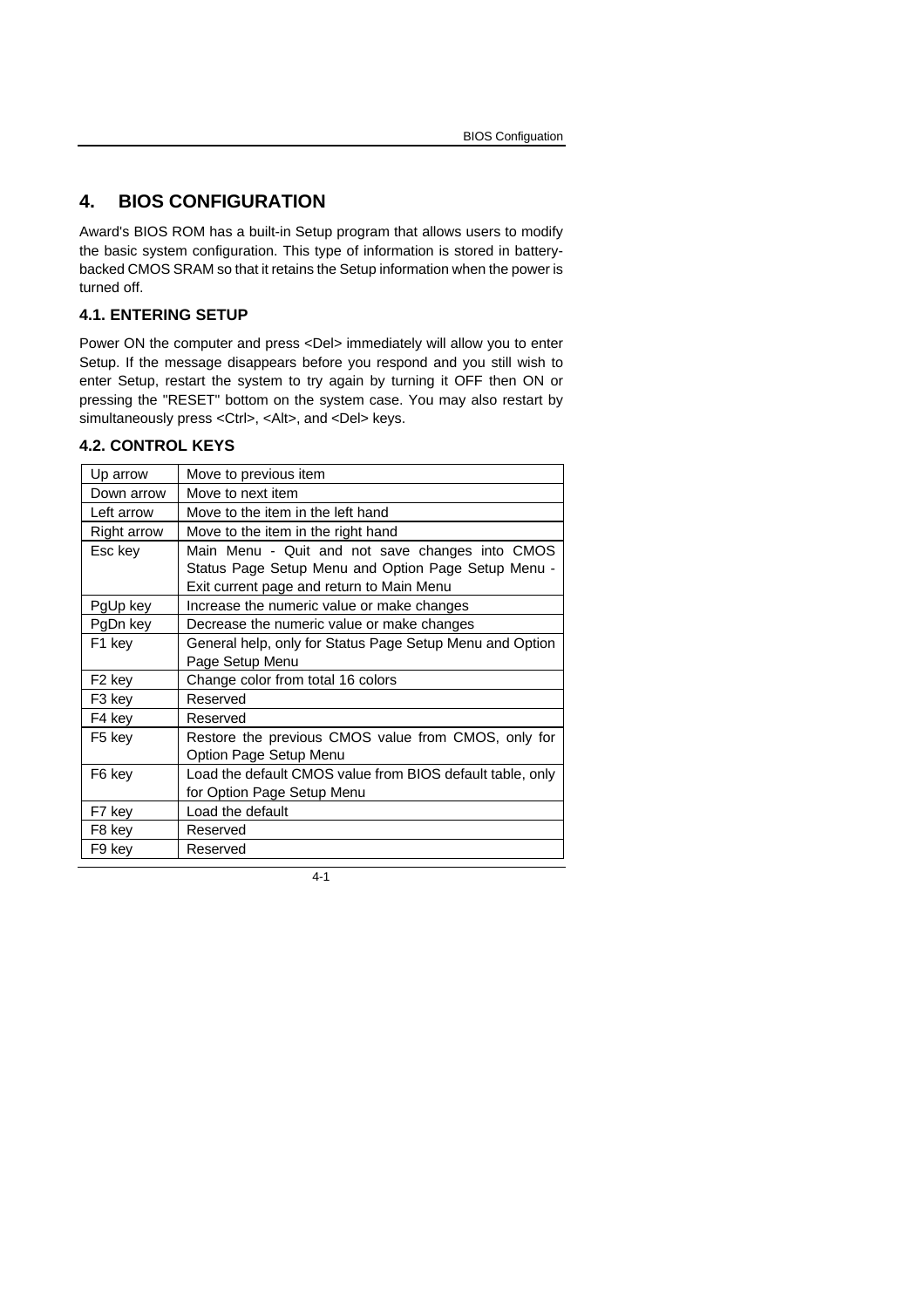| $F10$ key | Save all the CMOS changes, only for Main Menu |
|-----------|-----------------------------------------------|

# **4.3. GETTING HELP**

#### *4.3.1. Main Menu*

The on-line description of the highlighted setup function is displayed at the bottom of the screen.

#### *4.3.2. Status Page Setup Menu / Option Page Setup Menu*

Press F1 to pop up a small help window that describes the appropriate keys to use and the possible selections for the highlighted item. To exit the Help Window press <Esc>.

### **4.4. THE MAIN MENU**

Once you enter Award BIOS CMOS Setup Utility, the Main Menu (Figure 4.1) will appear on the screen. The Main Menu allows you to select from nine setup functions and two exit choices. Use arrow keys to select among the items and

| ROM PCI/ISA BIOS (2A69JGON)<br>CM03 SETUP UTILITY<br>AWARD SOFTWARE, INC. |                                       |  |
|---------------------------------------------------------------------------|---------------------------------------|--|
| STANDARD CMOS SETUP                                                       | USER PASSWORD                         |  |
| <b>BIOS FEATURES SETUP</b>                                                | <b>Contract Construction Contract</b> |  |
| CHIPSET FEATURES SETUP                                                    | IDE HDD AUTO DETECTION                |  |
| the production of the                                                     | the Street                            |  |
| POWER MANAGEMENT SETUP                                                    | SAVE & EXIT SETUP                     |  |
| PNP/PCI CONFIGURATION                                                     | Albert Monday                         |  |
| INTEGRATED PERIPHERAL'S                                                   | EXIT MITHOUT SAVING                   |  |
| an Tabunu                                                                 | <b>Country</b>                        |  |
| <b>MALOAD SETUP DEFAULTS</b>                                              |                                       |  |
| <b>Mariana</b>                                                            | <b>STATISTICS</b>                     |  |
| Ese Tuit                                                                  | $+$ $+$ $+$ $+$ $+$ Select Item       |  |
| F10 : Save & Exit Setup                                                   | (Shift)F2 : Change Color              |  |

4-2

#### 6EX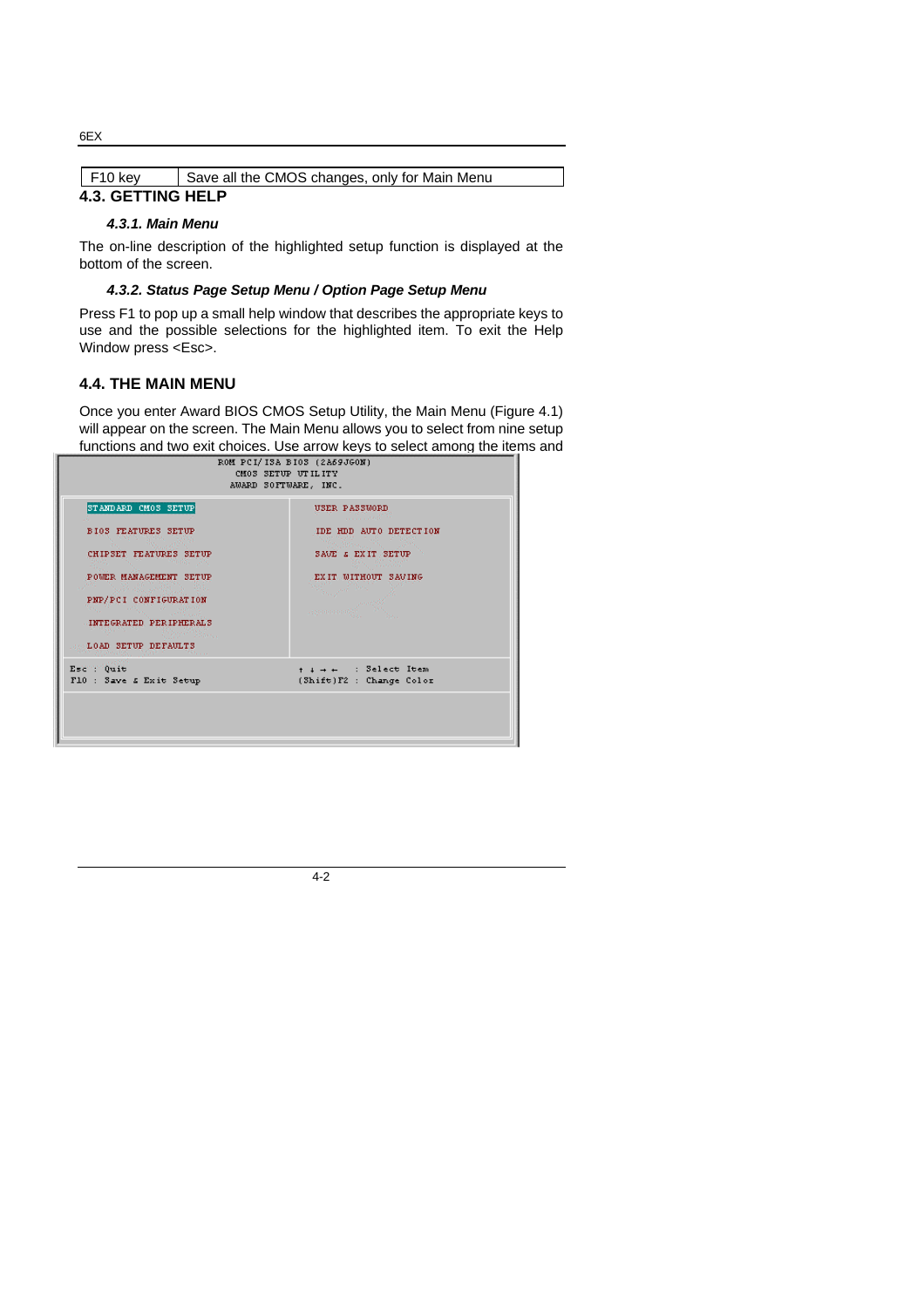Standard CMOS setup

This setup page includes all the items in standard compatible BIOS.

• BIOS features setup

This setup page includes all the items of Award special enhanced features.

• Chipset features setup

This setup page includes all the items of chipset special features.

Power management setup

This setup page includes all the items of Green function features.

• PNP/PCI configuration

This setup page includes all the configurations of PCI & PnP ISA resources.

• Integrated peripherals

This setup page includes all onboard peripherals.

• Load setup defaults

Setup Defaults indicates the most appropriate value of the system parameters which the system would be in safe configuration.

User password

Change, set, or disable password. It allows you to limit access to the system and Setup, or just to Setup.

• IDE HDD auto detection

Automatically configure hard disk parameters.

• Save & exit setup

Save CMOS value settings to CMOS and exit setup.

• Exit without saving

Abandon all CMOS value changes and exit setup.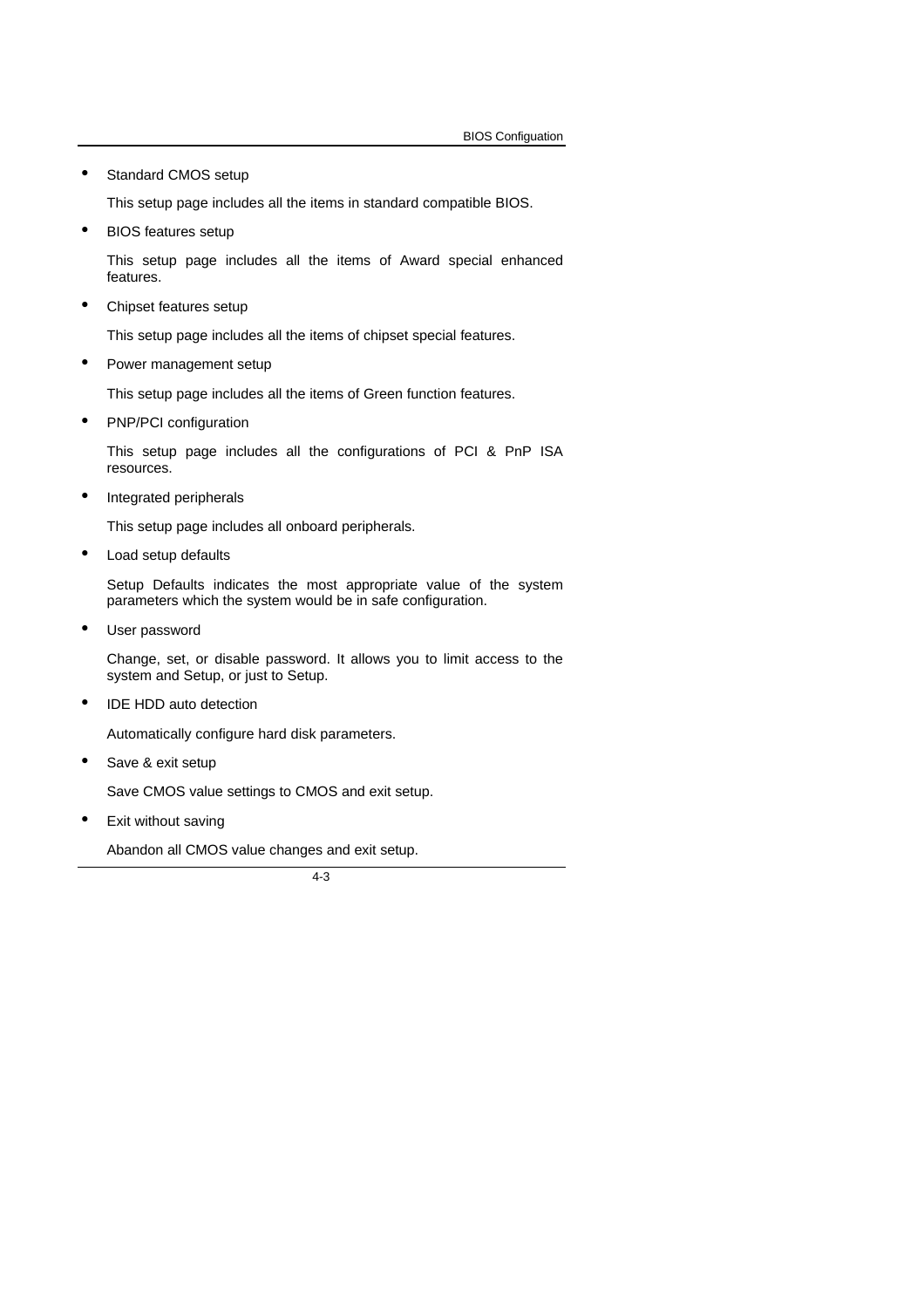**4.5. STANDARD CMOS SETUP MENU**

The items in Standard CMOS Setup Menu (Figure 4.2) are divided into 9 categories. Each category includes no, one or more than one setup items. Use the arrows to highlight the item and then use the <PgUp> or <PgDn> keys to

| Date (mm: dd: yy) : Tue, 2pr 7 1998                          |      | ROM PCI/ISA BIOS (2A69JGON)<br>STANDARD CM0S SETUP<br>AWARD SOFTWARE, INC. |              |              |                                          |              |              |            |                     |
|--------------------------------------------------------------|------|----------------------------------------------------------------------------|--------------|--------------|------------------------------------------|--------------|--------------|------------|---------------------|
| Time $(hh;mm;ss)$ : 11 : 11 : 38 $\frac{1}{2}$<br>HARD DISKS | TYPE | S. Charles                                                                 |              |              | SIZE CYLS HEAD PRECOMP LANDZ SECTOR MODE |              |              |            |                     |
| Primary Master : Auto                                        |      | $\Omega$                                                                   | $\mathbf{0}$ | $\Omega$     | 0                                        | $\Omega$     | $\mathbf{0}$ | Auto       | l is                |
| Primary Slave : Auto                                         |      | $\mathbf{0}$                                                               | 0            | $\Omega$     | $0 \qquad \qquad$                        | $\mathbf{0}$ |              | 0 Auto     |                     |
| Secondary Master : Auto.                                     |      | 0                                                                          |              | $0 \qquad 0$ | $0$ and $\sim$                           | 0            |              | $0$ $Auto$ |                     |
| Secondary Slave : Auto                                       |      | $\Omega$                                                                   | $\mathbf{a}$ | $\Omega$     | $\Omega$                                 | n            | $\mathbf{0}$ | Airto      | ionth)              |
| Drive $A : 1.44M, 3.5m$                                      |      |                                                                            |              |              |                                          |              |              | Dec.       |                     |
| Drive B : None                                               |      |                                                                            |              |              | Base Memory: 640 K                       |              |              |            |                     |
| Floppy 3 Mode Support : Disabled                             |      |                                                                            |              |              | Extended Memory: 15360 K                 |              |              |            |                     |
|                                                              |      |                                                                            |              |              | Other Memory: 384 K                      |              |              |            |                     |
| Video : EGA/VGA                                              |      |                                                                            |              |              |                                          |              |              |            |                     |
| Halt On : No Errors                                          |      |                                                                            |              |              | Total Memory: 16384 K                    |              |              |            |                     |
| ESC : Quit<br>: $Help$<br>F1                                 |      | $+ + +$ : Select Item PU/PD/+/- : Modify<br>(Shift)F2 : Change Color       |              |              |                                          |              |              |            | lculated<br>:00:00. |

• Primary HDDs / Secondary HDDs

The category identifies the types of hard disk from drive C to F that has been installed in the computer. There are two types: auto type, and user definable type. User type is user-definable; Auto type which will automatically detect HDD type.

Note that the specifications of your drive must match with the drive table. The hard disk will not work properly if you enter improper information for this category.

If you select User Type, related information will be asked to enter to the following items. Enter the information directly from the keyboard and press <Enter>. Such information should be provided in the documentation form your hard disk vendor or the system manufacturer.

| l CVI S | Number of cylinders |
|---------|---------------------|
| HEADS   | number of heads     |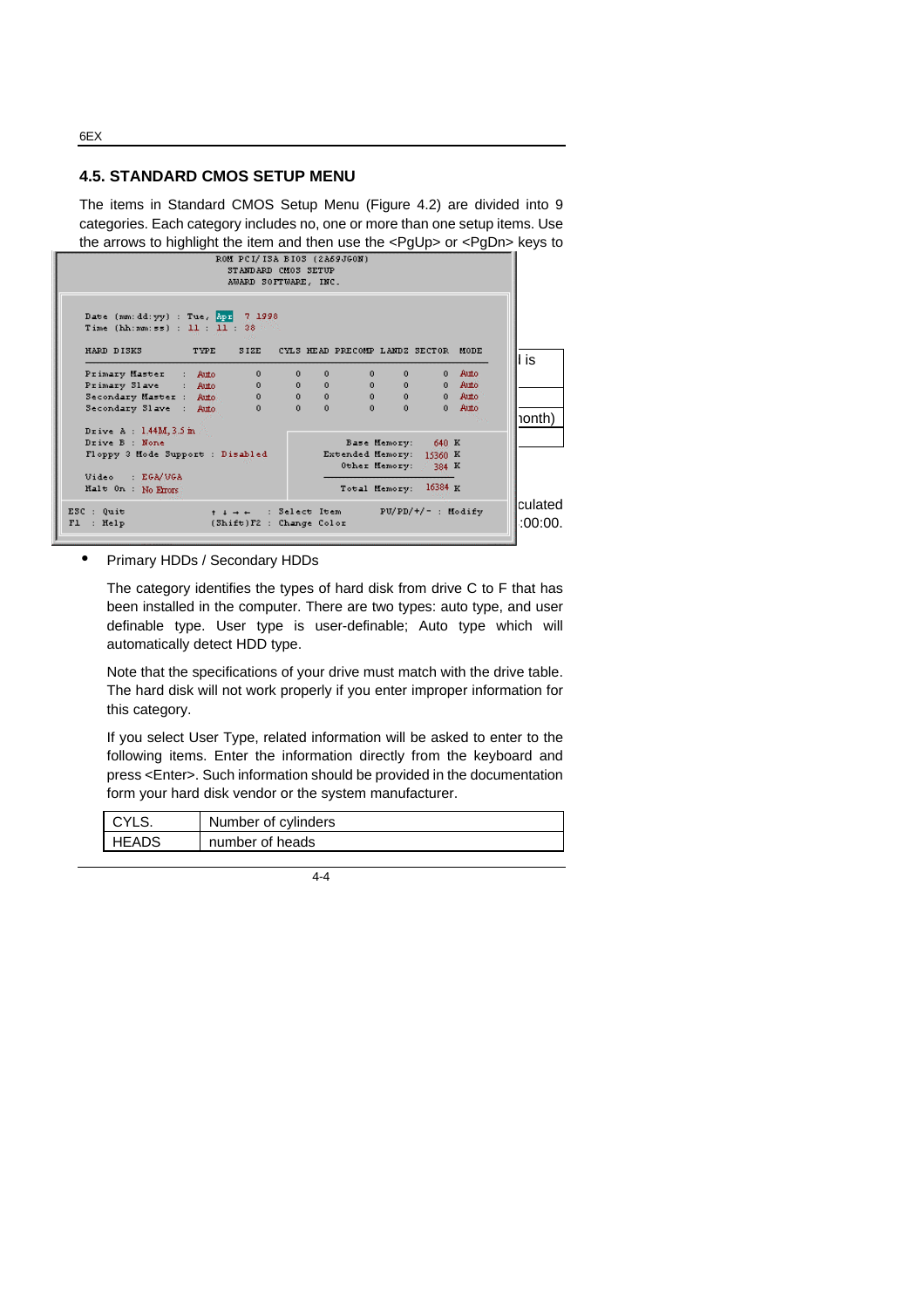BIOS Configuation

| <b>PRECOMP</b> | write precomp     |
|----------------|-------------------|
| LANDZONE       | Landing zone      |
| <b>SECTORS</b> | number of sectors |

If a hard disk has not been installed select NONE and press <Enter>.

• Drive A type / Drive B type

The category identifies the types of floppy disk drive A or drive B that has been installed in the computer.

| None           | No floppy drive installed                             |
|----------------|-------------------------------------------------------|
| 360K, 5.25 in. | 5.25 inch PC-type standard drive; 360K byte capacity. |
| 1.2M, 5.25 in. | 5.25 inch AT-type high-density drive; 1.2M byte       |
|                | capacity (3.5 inch when 3 Mode is Enabled).           |
| 720K, 3.5 in.  | 3.5 inch double-sided drive; 720K byte capacity       |
| 1.44M, 3.5 in. | 3.5 inch double-sided drive; 1.44M byte capacity.     |
| 2.88M, 3.5 in. | 3.5 inch double-sided drive; 2.88M byte capacity.     |

• Floppy 3 Mode Support (for Japan Area)

| <b>Disabled</b> | Normal Floppy Drive.                  |
|-----------------|---------------------------------------|
| Drive A         | Drive A is 3 mode Floppy Drive.       |
| Drive B         | Drive B is 3 mode Floppy Drive.       |
| <b>Both</b>     | Drive A & B are 3 mode Floppy Drives. |

• Video

The category detects the type of adapter used for the primary system monitor that must match your video display card and monitor. Although secondary monitors are supported, you do not have to select the type in setup.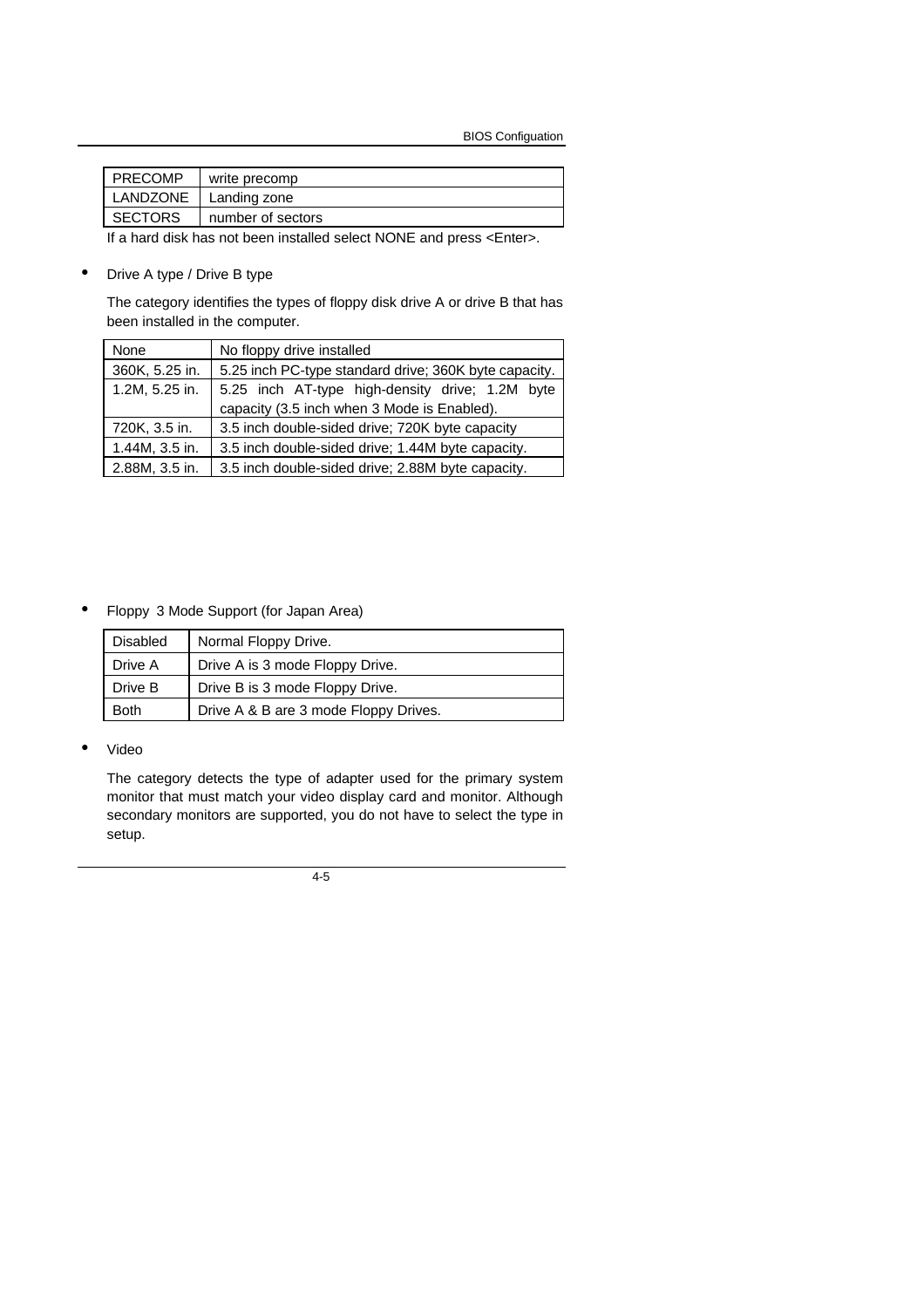EGA/VGA | Enhanced Graphics Adapter/Video Graphics Array. For EGA, VGA, SVGA, or PGA monitor adapters CGA 40 Color Graphics Adapter, power up in 40 column mode CGA 80 Color Graphics Adapter, power up in 80 column mode MONO Monochrome adapter, includes high resolution monochrome adapters

### • Halt on

The category determines whether the computer will stop if an error is detected during power up.

| <b>NO Errors</b>  | The system boot will not stop for any error that may<br>be detected                                |
|-------------------|----------------------------------------------------------------------------------------------------|
| <b>All Errors</b> | Whenever the BIOS detects a non-fatal error the<br>system will be stopped and you will be prompted |
| All, But Keyboard | The system boot will not stop for a keyboard error;<br>it will stop for all other errors           |
| All, But Diskette | The system boot will not stop for a disk error; it will<br>stop for all other errors               |
| All, But Disk/Key | The system boot will not stop for a keyboard or disk<br>error; it will stop for all other errors   |

#### **Memory**

The category is display-only which is determined by POST (Power On Self Test) of the BIOS.

#### **Base Memory**

The POST of the BIOS will determine the amount of base (or conventional) memory installed in the system.

The value of the base memory is typically 512 K for systems with 512 K memory installed on the motherboard, or 640 K for systems with 640 K or more memory installed on the motherboard.

#### **Extended Memory**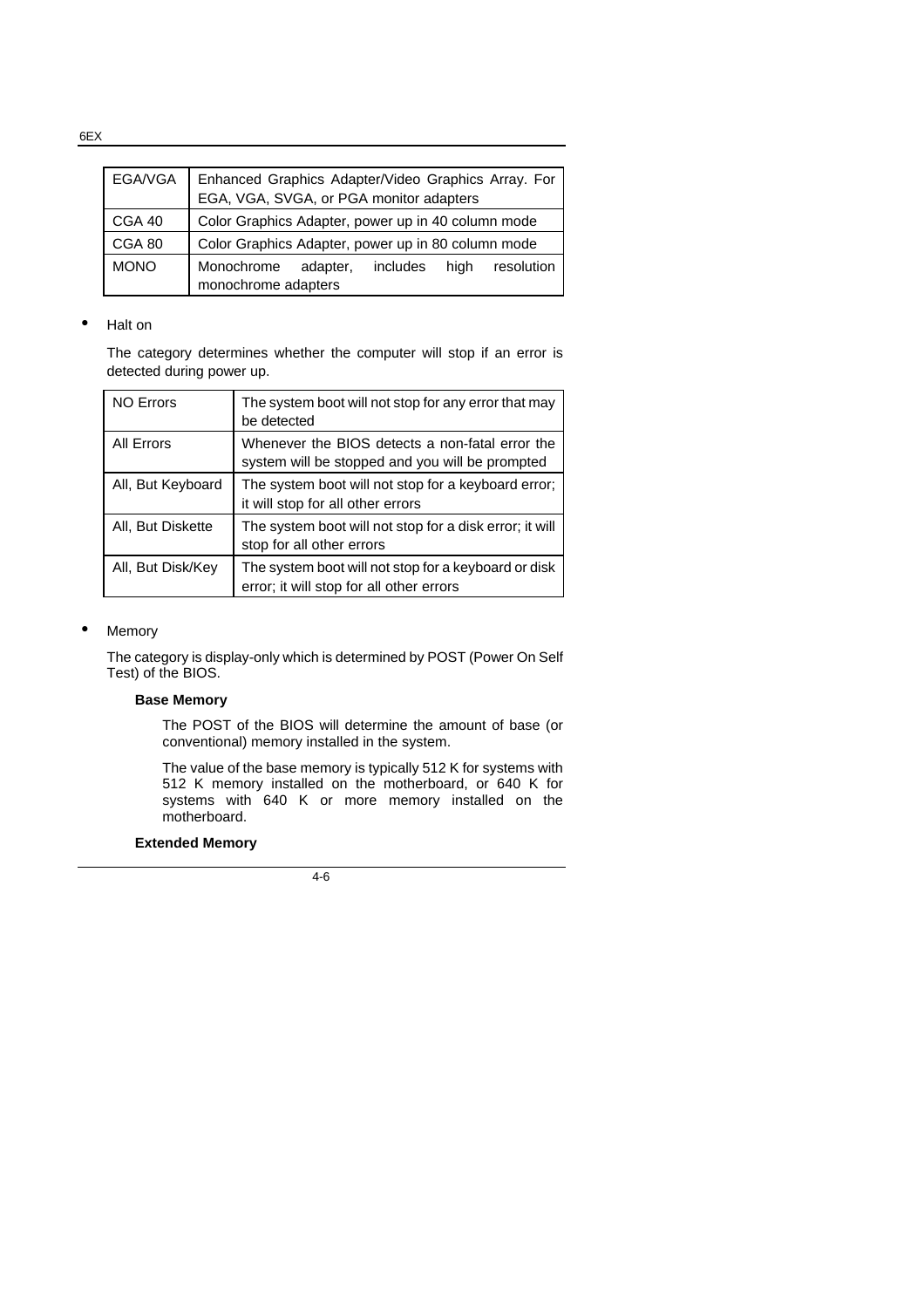The BIOS determines how much extended memory is present during the POST.

This is the amount of memory located above 1 MB in the CPU's memory address map.

#### **Expanded Memory**

Expanded Memory in memory defined by the Lotus / Intel / Microsoft (LIM) standard as EMS.

Many standard DOS applications can not utilize memory above 640 K; the Expanded Memory Specification (EMS) swaps memory, which not utilized by DOS with a section, or frame, so these applications, can access all of the system memory.

Memory can be swapped by EMS is usually 64 K within 1 MB or memory above 1 MB, depends on the chipset design.

Expanded memory device driver is required to use memory as Expanded Memory.

#### **Other Memory**

This refers to the memory located in the 640 K to 1024 K address space. This is memory that can be used for different applications.

DOS uses this area to load device drivers to keep as much base memory free for application programs. Most use for this area is Shadow RAM.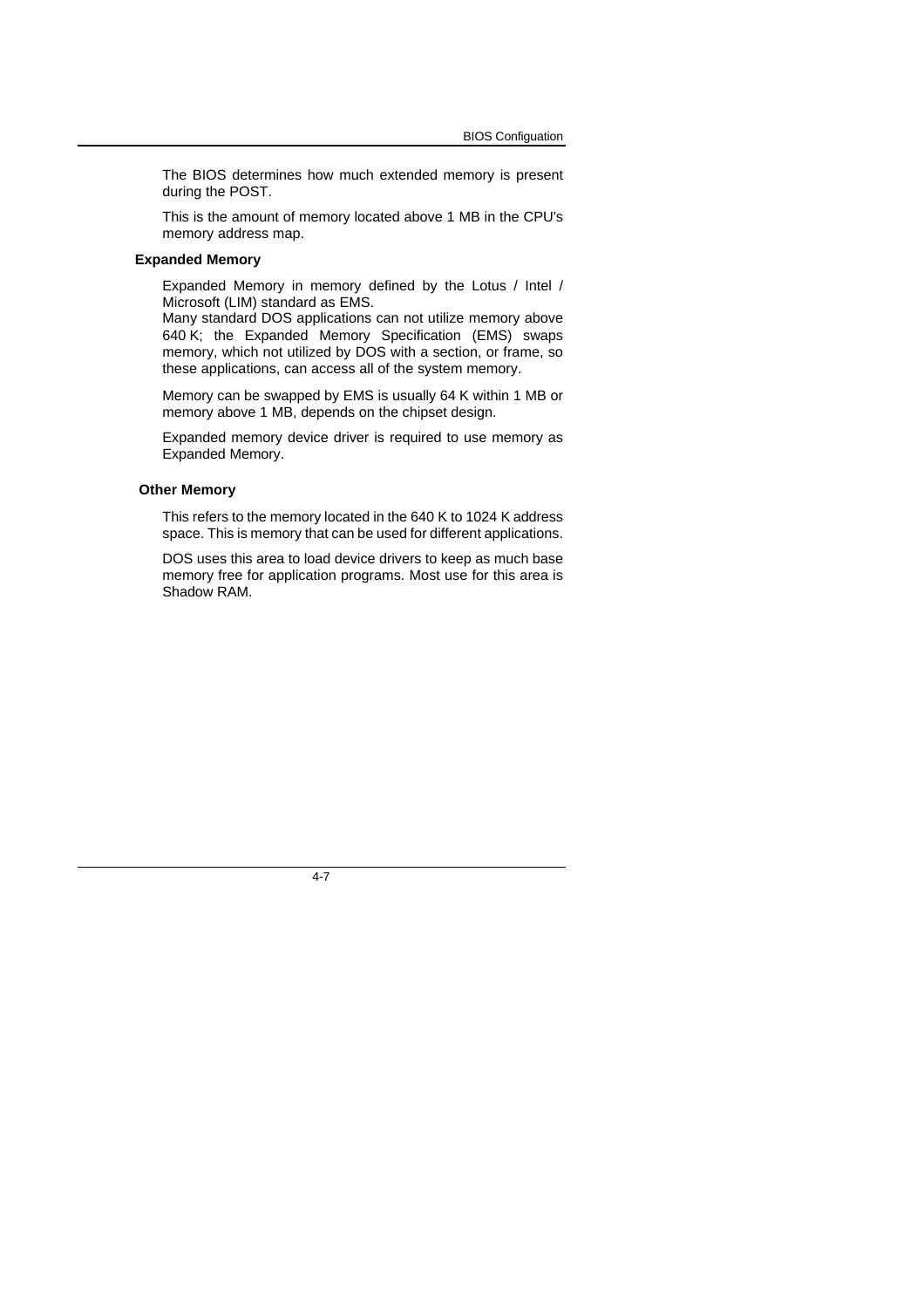6EX

|                                                                                                                                                                                                                                                                                                                                                                                                                                                       | <b>BIOS FEATURES SETUP</b><br>AWARD SOFTWARE, INC. | ROM PCI/ISA BIOS (2A69JGON)                             |                                                                             |                                                     |
|-------------------------------------------------------------------------------------------------------------------------------------------------------------------------------------------------------------------------------------------------------------------------------------------------------------------------------------------------------------------------------------------------------------------------------------------------------|----------------------------------------------------|---------------------------------------------------------|-----------------------------------------------------------------------------|-----------------------------------------------------|
| Virus Warning<br>CPU Internal Cache<br>External Cache<br>CPU L2 Cache ECC Checking : Disabled<br>Ouick Power On Self Test : Enabled<br>CPU Update Data<br>Boot Sequence : A, C, SCSI<br>Swap Floppy Drive<br>VGA Boot From<br><b>AGRICATE AGRIC</b><br>Boot Up Floppy Seek : Enabled<br>Boot Up NumLock Status : On<br>Typematic Rate Setting : Disabled<br>Typematic Rate (Chars/Sec) : 6<br>Typematic Delay (Msec) : 250<br>Security Option : Setup | : Enabled<br>Enabled<br>Enabled<br>: Disabled      | : Disabled Video BI03 Shadow : Enabled                  |                                                                             | e is any<br>lk drive.<br>r in the<br>lsing a<br>lto |
| PCI/VGA Palette Snoop : Disabled ESC : Quit<br>03 Select For DRAM > $640B$ : Non-032                                                                                                                                                                                                                                                                                                                                                                  | <sup>en s</sup> iggen.                             | Fl : Help<br>F <sub>5</sub><br>F7 : Load Setup Defaults | time: Select Item<br>$PU/PD/+/-$ : Modify<br>: 01d Values (Shift)F2 : Color | lpts to                                             |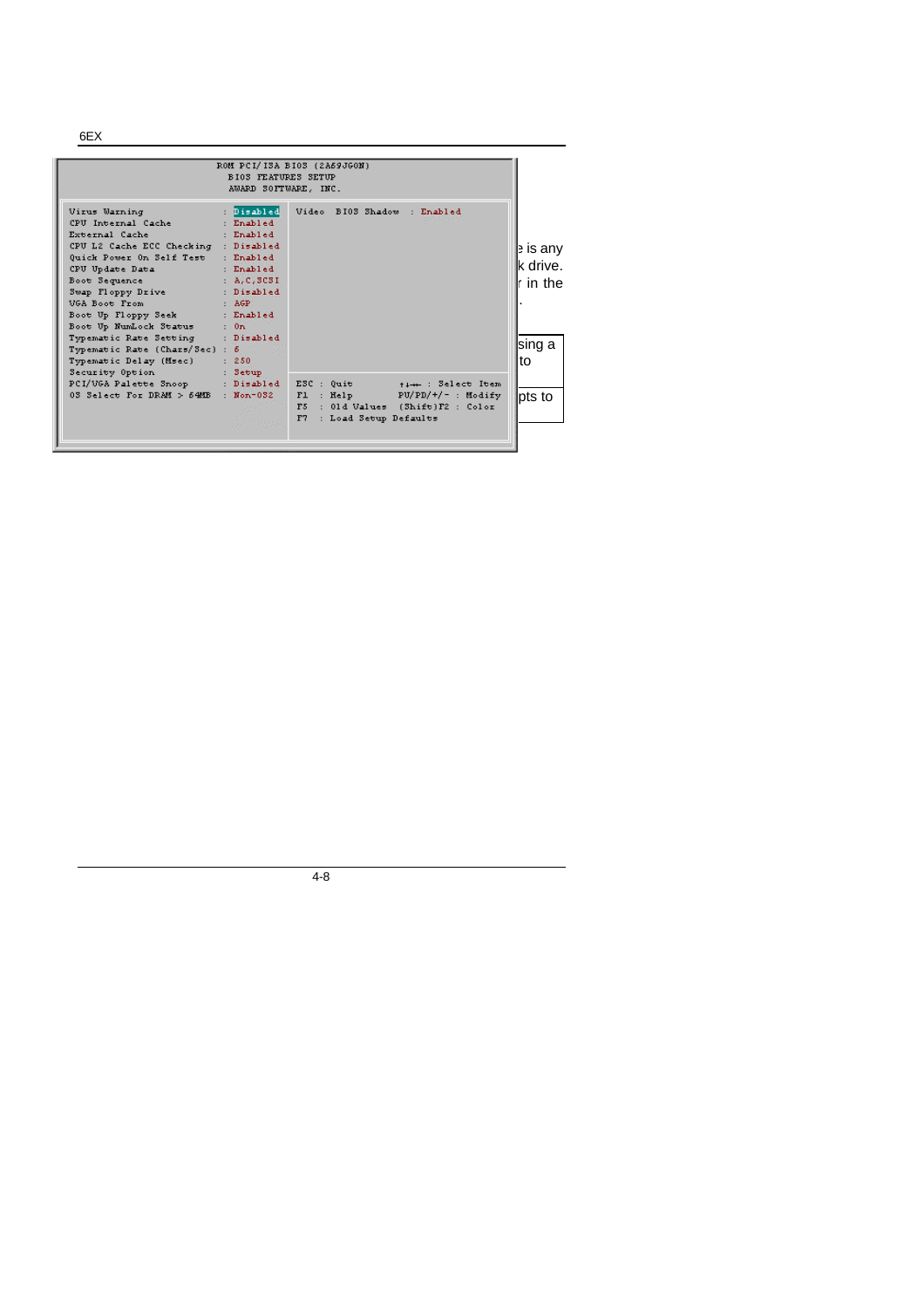• CPU Internal Cache / External Cache

These two categories speed up memory access. However, it depends on CPU / chipset design. The default value is Enabled.

| Enabled  | Enable cache      |
|----------|-------------------|
| Disabled | '   Disable cache |

• CPU L2 Cache ECC Checking

The default value is Disabled.

| Enabled   Enable CPU L2 Cache ECC Checking   |
|----------------------------------------------|
| Disabled   Disable CPU L2 Cache ECC Checking |

• Quick Power On Self Test

This category speeds up Power On Self Test (POST) after you power on the computer. If it is set to Enable, BIOS will shorten or skip some check items during POST.

The default value is Enabled.

| Enabled | Enable quick POST      |
|---------|------------------------|
|         | Disabled   Normal POST |

• CPU Update Data

The default value is Enabled.

| Enabled | Enable CPU Update Data            |
|---------|-----------------------------------|
|         | Disabled   Normal CPU Update Data |

**Boot Sequence** 

This category determines which drive computer searches first for the disk operating system (i.e., DOS). Default value is A, C, SCSI.

| $X1, X2, X3$ System will first search for X1 disk drive then X2 disk |
|----------------------------------------------------------------------|
| drive and then X3 disk drive.                                        |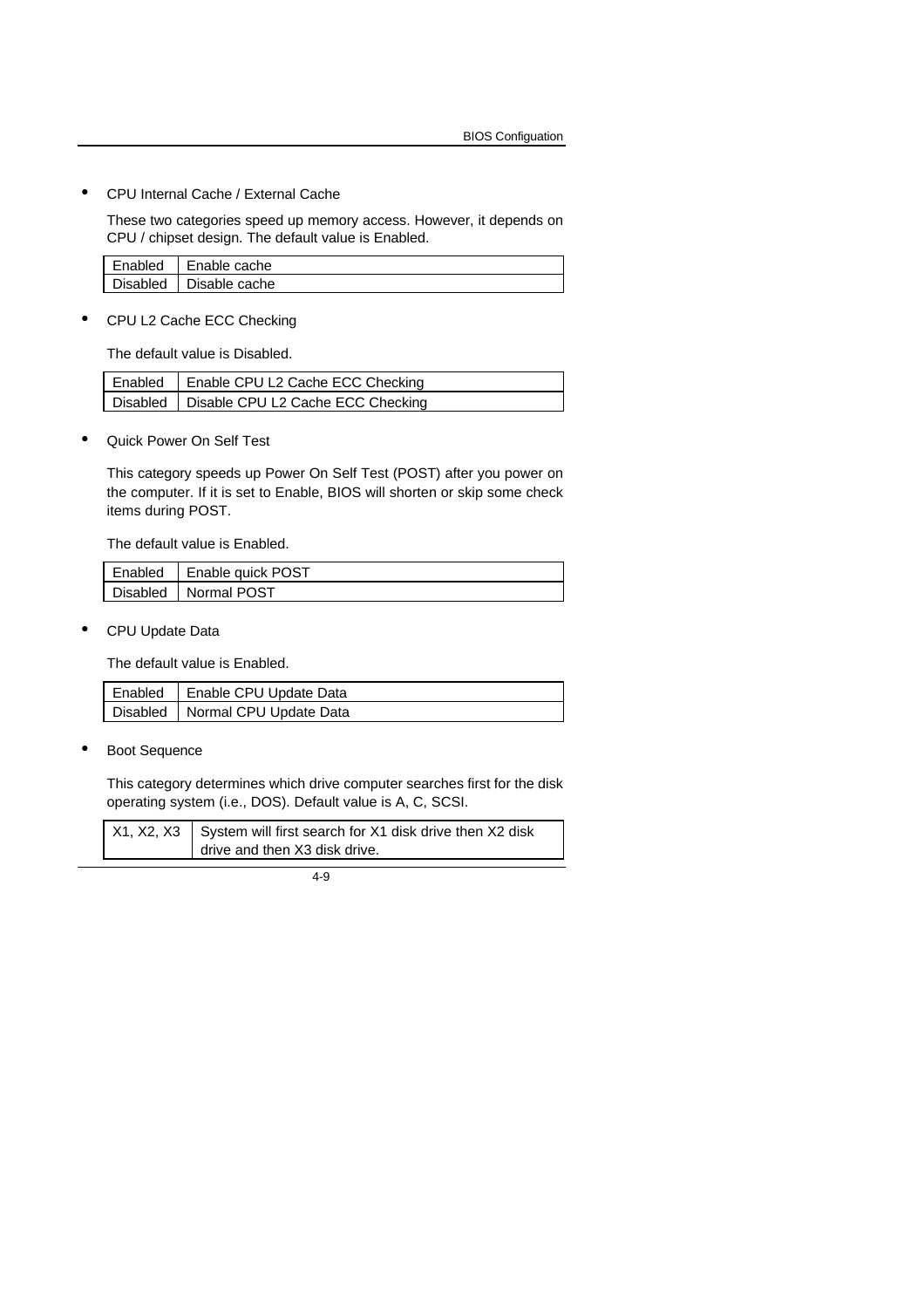6EX

• Swap Floppy Drive

The default value is Disabled.

| Enabled   Floppy A & B will be swapped under DOS  |
|---------------------------------------------------|
| Disabled   Floppy A & B will be normal definition |

• VGA Boot From

The default value is AGP

| AGP   | System will boot from AGP Display Card |
|-------|----------------------------------------|
| - PCI | System will boot from PCI VGA Card     |

• Boot Up Floppy Seek

During POST, BIOS will determine the floppy disk drive installed is 40 or 80 tracks. 360 K type is 40 tracks 720 K, 1.2 M and 1.44 M are all 80 tracks. The default value is Enabled.

| Enabled  | BIOS searches for floppy disk drive to determine it is 40 or    |
|----------|-----------------------------------------------------------------|
|          | 80 tracks. Note that BIOS can not tell from 720 K, 1.2 M or     |
|          | 1.44 M drive type as they are all 80 tracks                     |
| Disabled | BIOS will not search for the type of floppy disk drive by track |
|          | number. Note that there will not be any warning message if      |
|          | the drive installed is 360 K                                    |

• Boot Up NumLock Status

The default value is On.

|     | Keypad is number keys |
|-----|-----------------------|
| Off | Keypad is arrow keys  |

• Typematic Rate Setting

The default value is Disabled.

| Enabled   Enable Keyboard Typematic rate setting.   |
|-----------------------------------------------------|
| Disabled   Disable Keyboard Typematic rate setting. |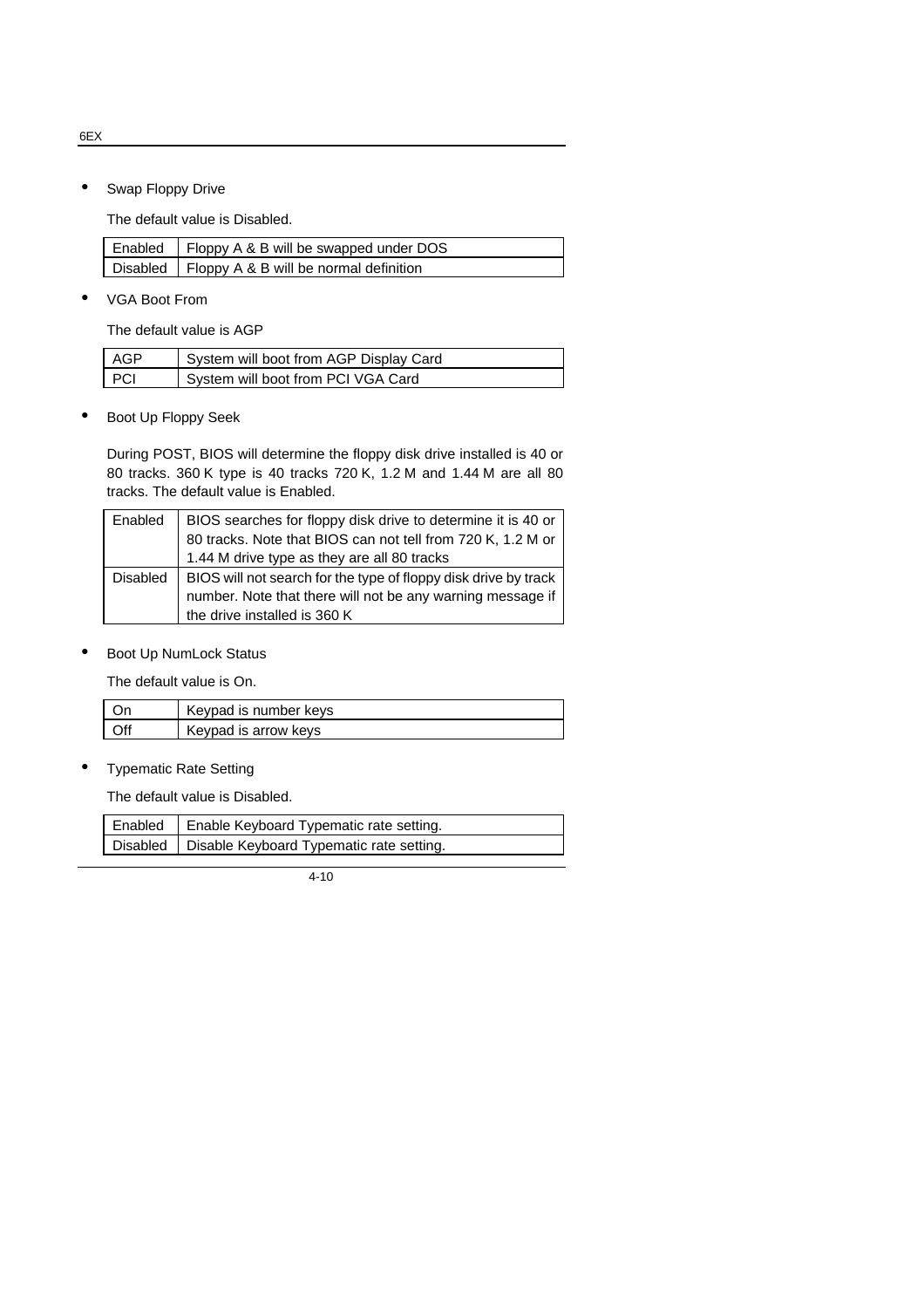• Typematic Rate (Chars / Sec.)

The default value is 6.

| $6 - 30$ | Set the maximum Typematic rate from 6 chars. Per second |
|----------|---------------------------------------------------------|
|          | to 30 characters. Per second.                           |

• Typematic Delay (Msec.)

The default value is 250.

| 250-1000 | Set the time delay from first key to repeat the same key in |
|----------|-------------------------------------------------------------|
|          | to computer.                                                |

**•** Security Option

This category allows you to limit access to the system and Setup, or just to Setup. The default value is Setup.

| System | The system can not boot and can not access to Setup page<br>will be denied if the correct password is not entered at the<br>prompt |
|--------|------------------------------------------------------------------------------------------------------------------------------------|
| Setup  | The system will boot, but access to Setup will be denied if<br>the correct password is not entered at the prompt                   |

- $\bullet^*$  To disable security, select PASSWORD SETTING at Main Menu and **then you will be asked to enter password. Do not type anything and just press <Enter>, it will disable security. Once the security is disabled, the system will boot and you can enter Setup page freely.**
- PCI/VGA Palette Snoop

The default value is Disabled.

| Enabled   For having Video Card on ISA Bus and VGA Card on PCI Bus. |
|---------------------------------------------------------------------|
| Disabled   For VGA Card only.                                       |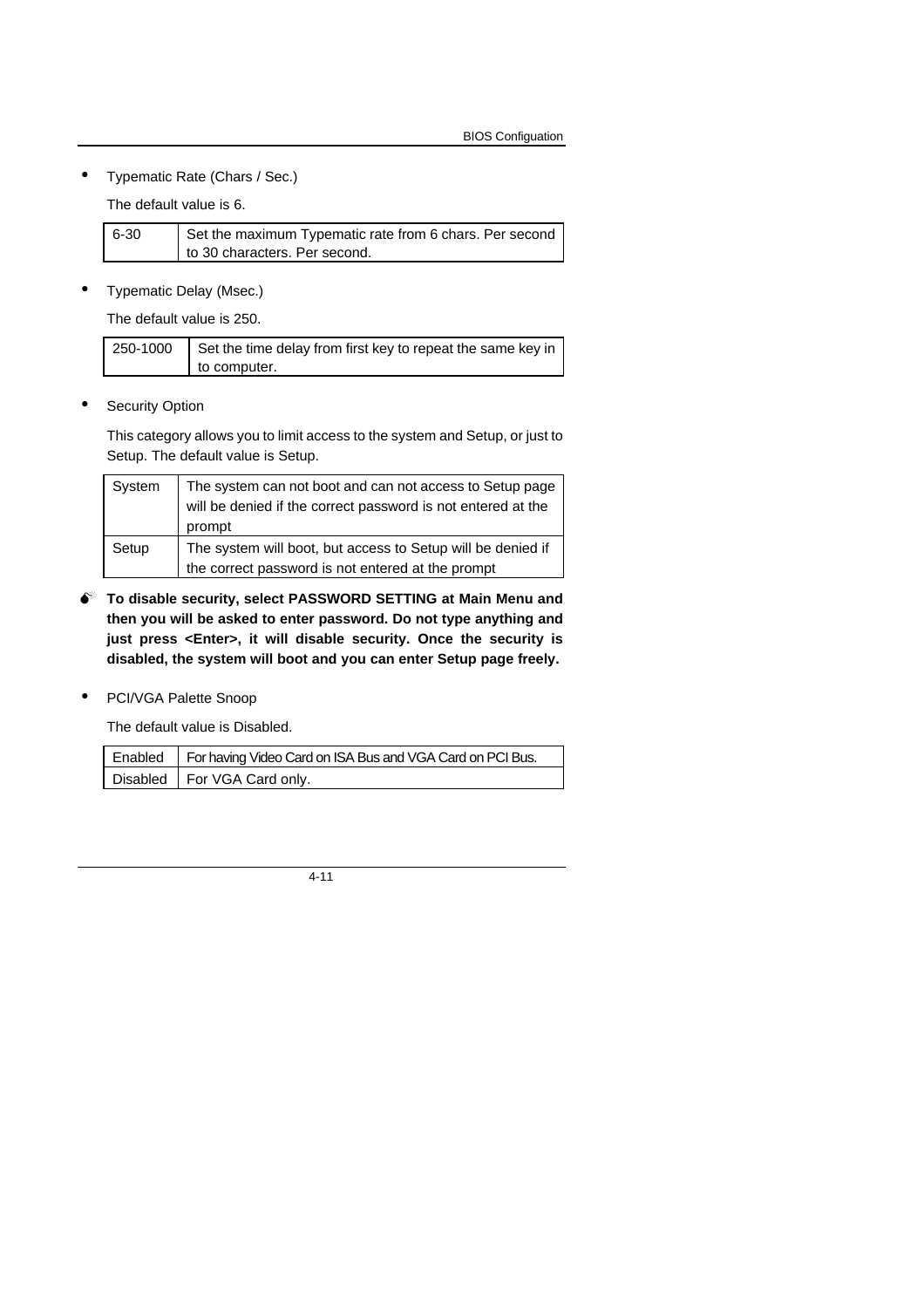• OS Select For DRAM>64MB

The default value is Non-OS2.

| Non-OS2 | Using non-OS2 operating system.           |
|---------|-------------------------------------------|
| OS2     | Using OS2 operating system and DRAM>64MB. |

• Video BIOS Shadow

It determines whether video BIOS is able to copy to RAM, however, it is optional from chipset design. Video Shadow will increase the video speed. The default value is Enabled.

| Enabled | Video shadow is enabled             |
|---------|-------------------------------------|
|         | Disabled   Video shadow is disabled |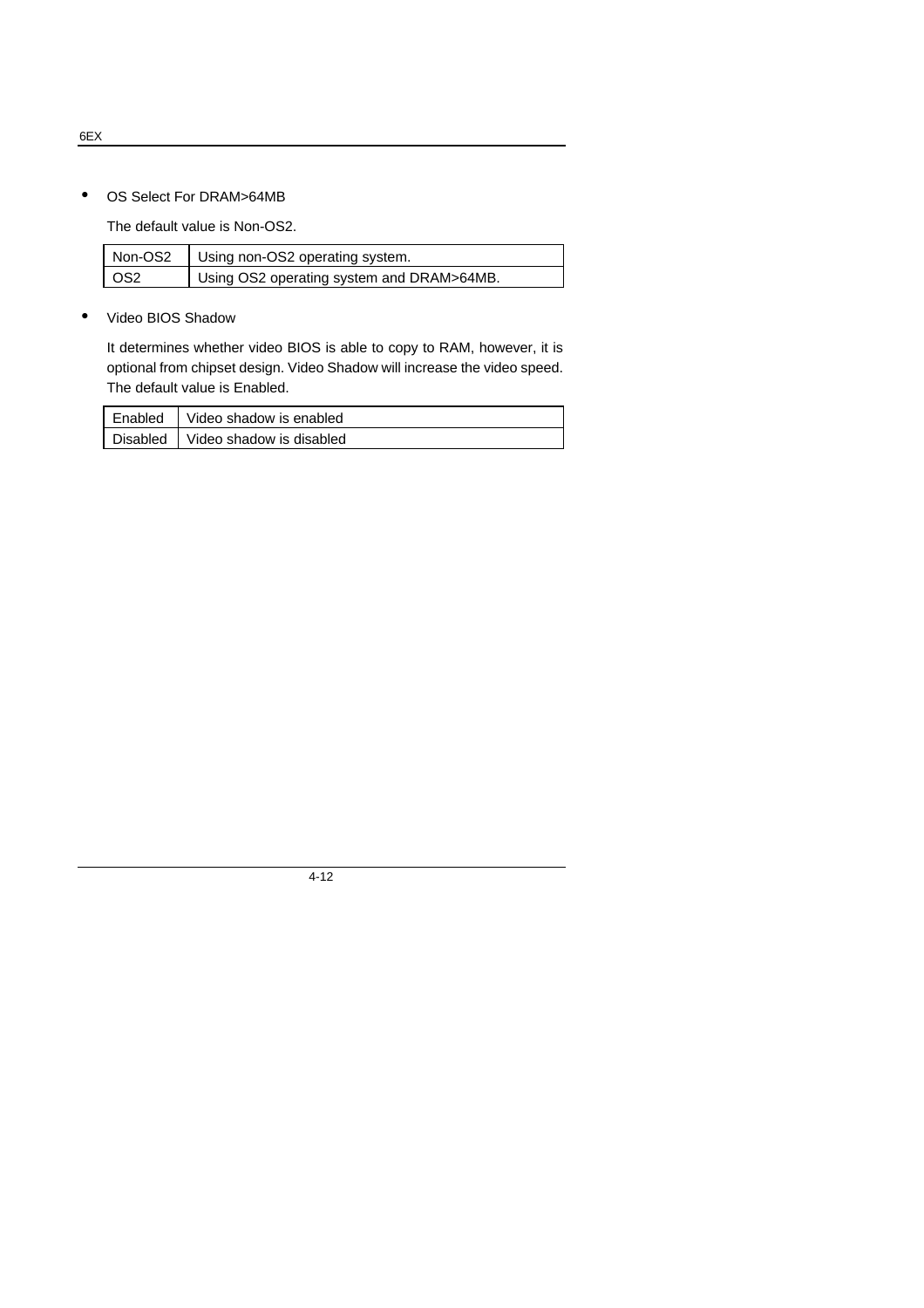

# • Memory Buffer Strength

The default value is Middle.

| Middle | For Middle Memory Buffer strength. |  |
|--------|------------------------------------|--|
| Low    | For Low Memory Buffer strength.    |  |
| High   | For High Memory Buffer strength.   |  |

#### • Video RAM Cacheable

The default value is Disabled.

| Disabled | Disable this function.                                              |  |  |
|----------|---------------------------------------------------------------------|--|--|
|          | Enabled   Enable this function to get better VGA performance; while |  |  |
|          | some brands of VGA must be disabled this function                   |  |  |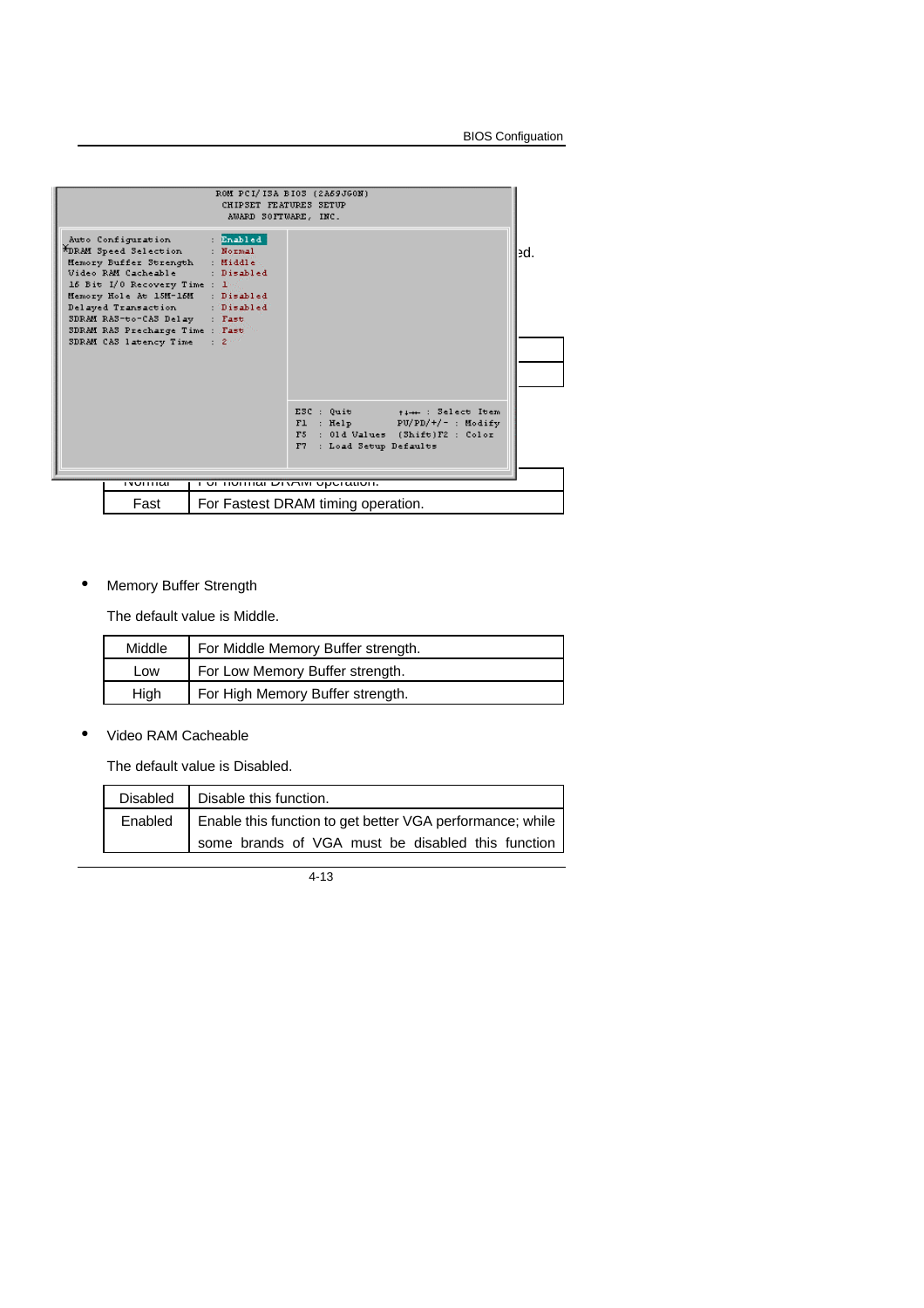6EX

(e.g.ET4000W32P).

• 16 Bit I/O Recovery Time

The default value is 1.

|    | Set 16 Bit I/O recovery time from 1 to 4. |
|----|-------------------------------------------|
| NA | None.                                     |

• Memory Hole At 15M-16M

The default value is Disabled.

| Disabled | Normal Setting.                       |
|----------|---------------------------------------|
| Enabled  | Set Address=15~16MB remap to ISA BUS. |

## • Delayed Transaction

The default value is Disabled.

| Disabled   Normal operation.                   |
|------------------------------------------------|
| Enabled   For slow speed ISA device in system. |

SDRAM RAS-to-CAS Delay

The default value is Fast

| Slow | For 67 / 83 MHz SDRAM DIMM module. |
|------|------------------------------------|
| Fast | For 100 MHz SDRAM DIMM module.     |

SDRAM RAS Precharge Time

The default value is Fast.

| Slow | For 67 / 83 MHz SDRAM DIMM module. |
|------|------------------------------------|
| Fast | For 100 MHz SDRAM DIMM module.     |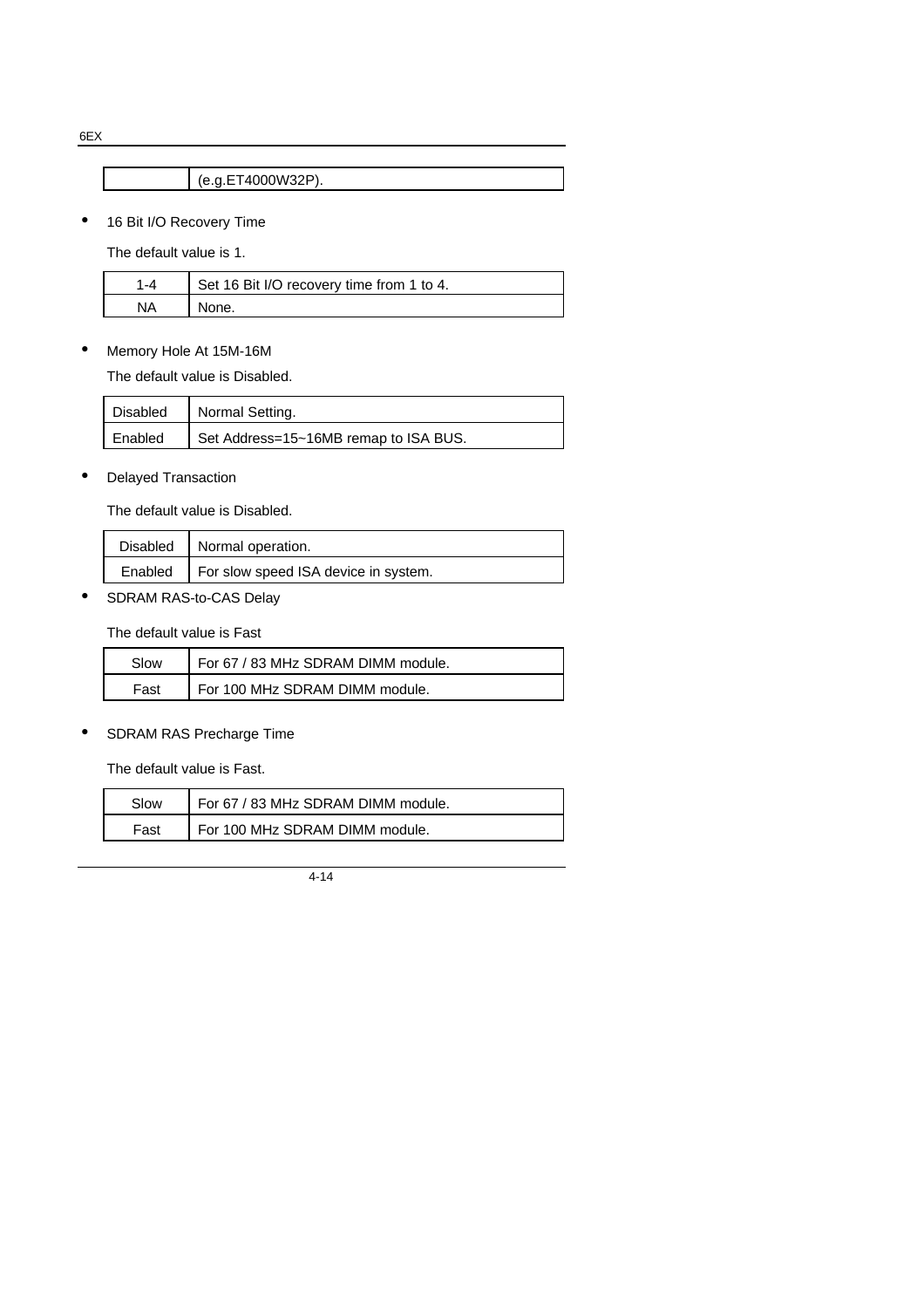# • SDRAM CAS latency Time

The default value is 2.

|   | For 67 / 83 MHz SDRAM DIMM module. |
|---|------------------------------------|
| ╭ | For 100 MHz SDRAM DIMM module.     |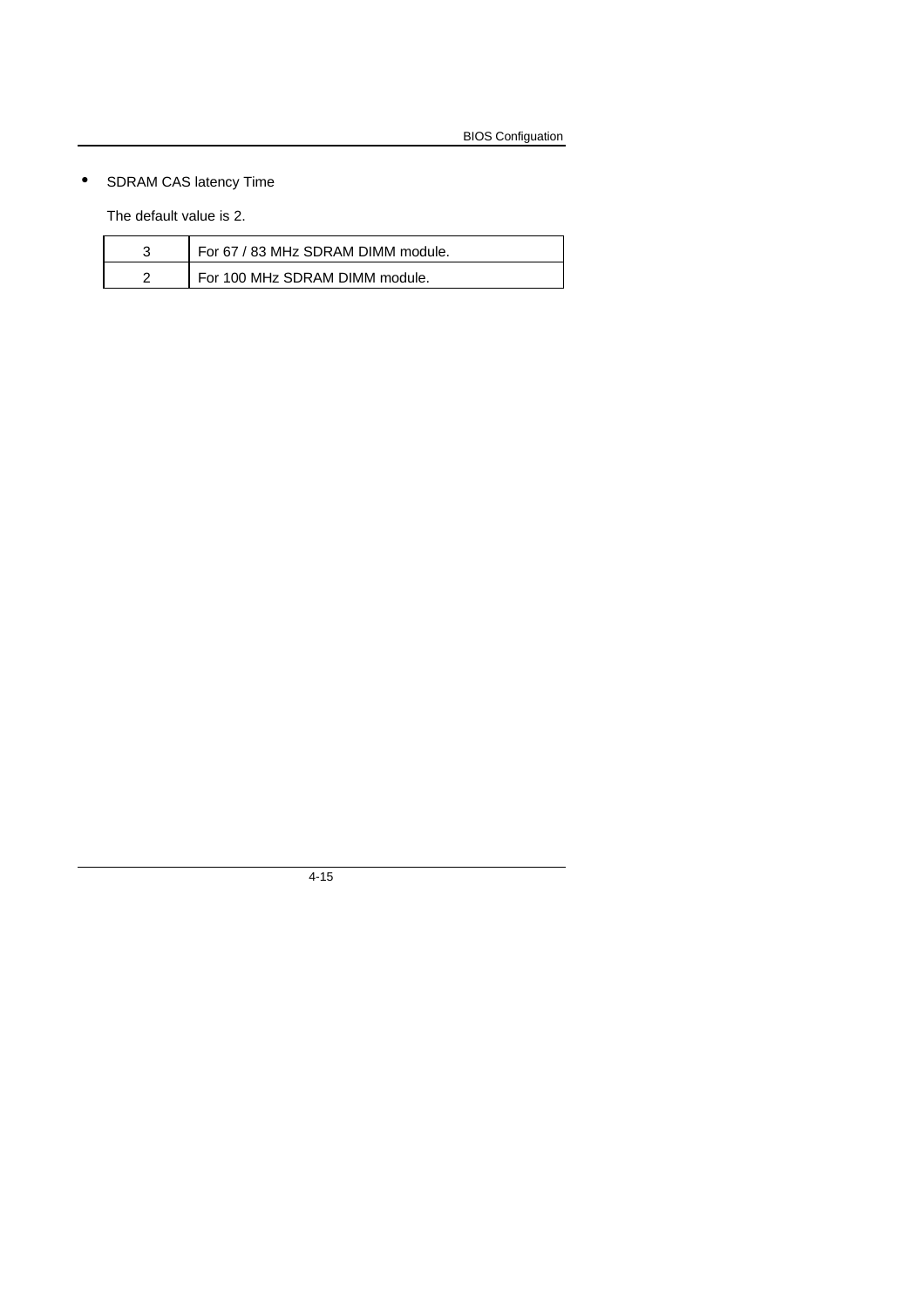|                                                                                                                                                                                                                                                                                                                | POWER MANAGEMENT SETUP<br>AWARD SOFTWARE, INC. | ROM PCI/ISA BIOS (2A69JGON)                                                                                                                                                                                                                                 |                                                                    |
|----------------------------------------------------------------------------------------------------------------------------------------------------------------------------------------------------------------------------------------------------------------------------------------------------------------|------------------------------------------------|-------------------------------------------------------------------------------------------------------------------------------------------------------------------------------------------------------------------------------------------------------------|--------------------------------------------------------------------|
| Power Management<br>PM Control by APM<br>Suspend Mode : Disable<br>HDD Power Down : Disable<br>Suspend Mode Option : PowerOn Suspend<br>UGA Active Monitor : Disabled<br>Soft-Off by PUR-BTTN : Instant-Off Serial Port : Enabled<br>Resume by Alarm<br>Date (of Month.) Alann<br>$\pi$ Time (hh.mm.:ss) Alann | Enable<br>$:$ Yes.<br>$\pm$ 0<br>: 00:00:00    | ** Reload Global Timer Events **<br>$IRQ[3-7,9-15]$ , MMI : Enabled<br>Primary IDE 0 : Disabled<br>Primary IDE 1 : Disabled<br>Secondary IDE 0 : Disabled<br>Secondary IDE 1 : Disabled<br>Floppy Disk : Enabled<br>: Disabled New Parallel Port : Disabled |                                                                    |
|                                                                                                                                                                                                                                                                                                                |                                                | F5 : 01d Values (Shift)F2 : Color<br>F7 : Load Setup Defaults                                                                                                                                                                                               | ESC : Quit $+1++$ : Select Item<br>$FL$ : Help $PU/PD/+/$ : Modify |
| No                                                                                                                                                                                                                                                                                                             | Disable software APM function.                 |                                                                                                                                                                                                                                                             |                                                                    |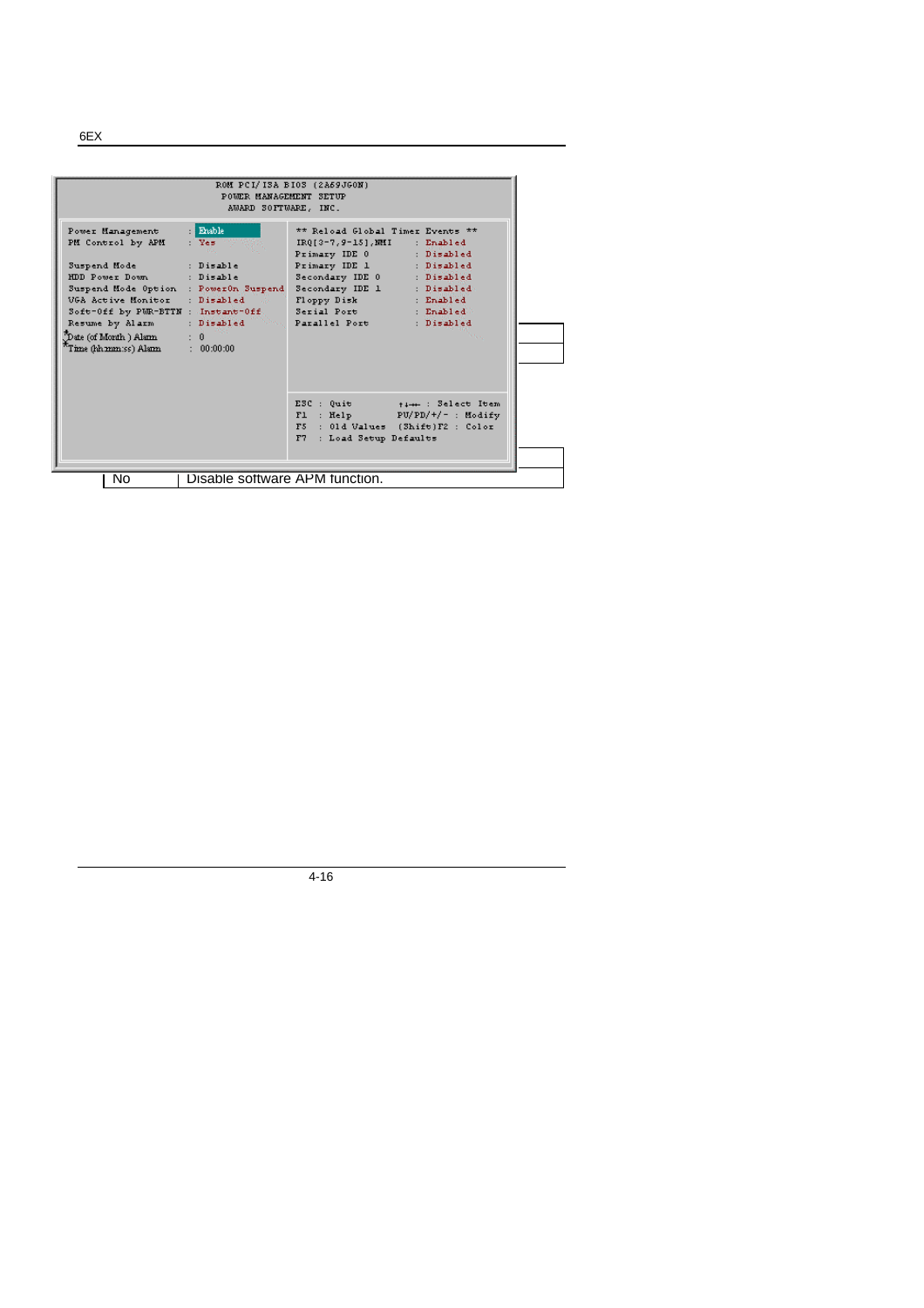• Suspend Mode

The default value is Disable.

| <b>Disabled</b> | Disable Suspend Mode.                                   |  |
|-----------------|---------------------------------------------------------|--|
|                 | 1 min - 1 Hour   Setup the timer to enter Suspend Mode. |  |

• HDD Power Down

The default value is Disable.

| Disable | Disable HDD Power Down mode function.                         |
|---------|---------------------------------------------------------------|
|         | 1-15 mins.   Enable HDD Power Down mode between 1 to 15 mins. |

**•** Suspend Mode Option

The default value is PowerOn Suspend

|                 | PowerOn Suspend   Set the system to PowerOn Suspend mode |
|-----------------|----------------------------------------------------------|
| Suspend to Disk | Set the system to Suspend to Disk mode                   |

• VGA Active Monitor

The default value is Disabled.

| Disabled | Disable monitor VGA activity. |
|----------|-------------------------------|
| Enabled  | Enable monitor VGA activity.  |

• Soft-off by PWR-BTTN

The default value is Instant-Off.

| Instant-off | Soft switch ON/OFF for POWER ON/OFF                |
|-------------|----------------------------------------------------|
|             | Delay 4 Sec.   Soft switch ON 4sec. for POWER OFF. |

• Resume by Alarm

The default value is Disabled.

| Disabled | Disable this function.                    |
|----------|-------------------------------------------|
| Enabled  | Enable alarm function to POWER ON system. |

If the default value is Enabled.

| Date ( of Month) Alarm : |  |
|--------------------------|--|
|                          |  |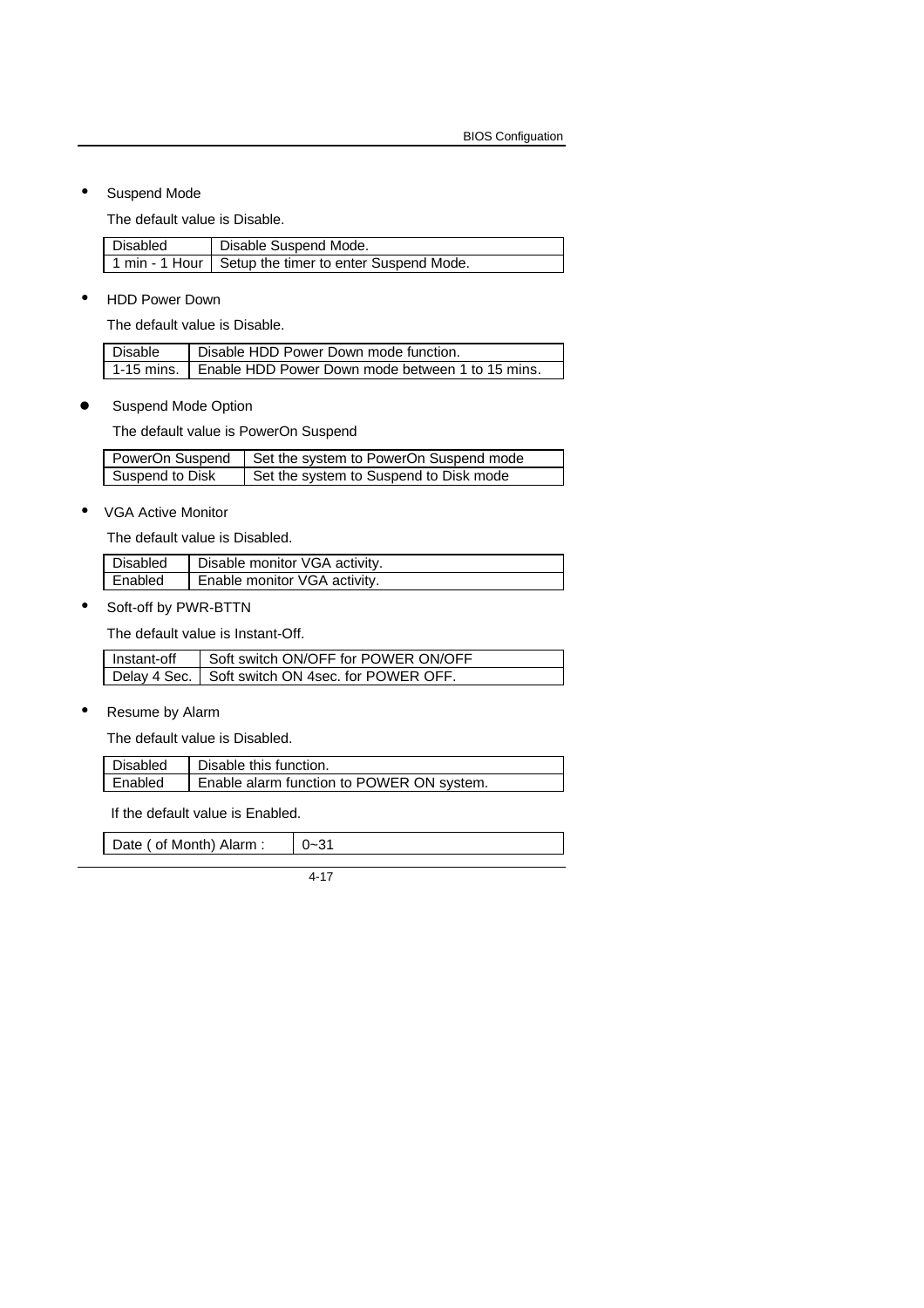6EX

| Time ( hh: mm: ss) Alarm : $ (0-23):(0-59):(0-59)$ |  |  |  |  |
|----------------------------------------------------|--|--|--|--|
|                                                    |  |  |  |  |

• IRQ [3-7,9-15], NMI

The default value is Enabled.

| Disabled | Disable this function.                         |
|----------|------------------------------------------------|
| Enabled  | Enable monitor IRQ [3-7,9-15] for Green event. |

• Primary IDE 0 / 1

The default value is Disabled.

| Disabled       | Disable this function.                            |
|----------------|---------------------------------------------------|
| <b>Enabled</b> | Enable monitor Primary IDE 0 / 1 for Green event. |

• Secondary IDE 0 / 1

The default value is Disabled.

| Disabled | Disable this function.                              |
|----------|-----------------------------------------------------|
| Enabled  | Enable monitor Secondary IDE 0 / 1 for Green event. |

• Floppy Disk

The default value is Enabled.

| Disabled       | Disable this function.                      |
|----------------|---------------------------------------------|
| <b>Enabled</b> | Enable monitor Floppy Disk for Green event. |

• Serial Port

The default value is Enabled.

| Disabled | Disable this function.                      |
|----------|---------------------------------------------|
| Enabled  | Enable monitor Serial Port for Green event. |

• Parallel Port

The default value is Disabled.

| Disabled | Disable this function.                        |
|----------|-----------------------------------------------|
| Enabled  | Enable monitor Parallel Port for Green event. |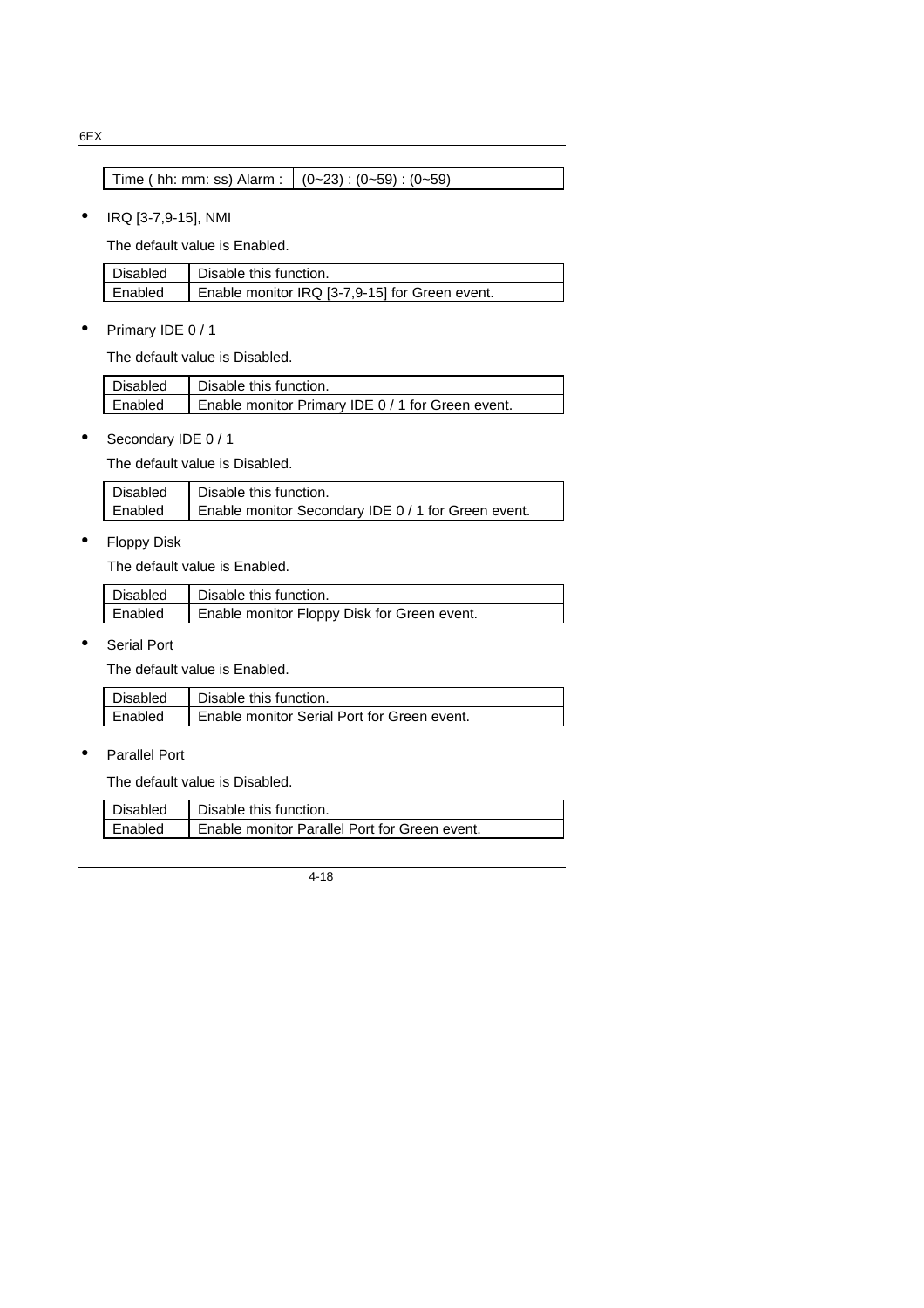|                                                                                                                                                                                                                                                                                                                                                                                                                 | ROM PCI/ISA BIOS (2A69JGON)<br>PNP/PCI CONFIGURATION<br>AWARD SOFTWARE, INC.                                                             |  |
|-----------------------------------------------------------------------------------------------------------------------------------------------------------------------------------------------------------------------------------------------------------------------------------------------------------------------------------------------------------------------------------------------------------------|------------------------------------------------------------------------------------------------------------------------------------------|--|
| PNP 03 Installed<br>Resources Controlled By : Manual<br>Reset Configuration Data : Disabled                                                                                                                                                                                                                                                                                                                     | : No<br>: M/A<br>Used MEM base addr<br>Used MEM Length<br>$\pm$ 8K.<br>Assign IRQ For USB : Enabled                                      |  |
| $IR0-3$<br>assigned to : Legacy ISA<br>$IR0-4$<br>assigned to: Legacy 13A.<br>$IRQ-5$<br>assigned to: PCI/ISA PnP Form<br>IRQ-7 assigned to: Legacy ISA<br>$IR0-9$<br>assigned to : PCI/ISA PnP<br>IRQ-10 assigned to: PCI/ISA PnP.<br>IRQ-11 assigned to : PCI/ISA PrP<br>IRQ-12 assigned to: Legacy ISA<br>IRQ-14 assigned to: Legacy ISA<br>IRQ-15 assigned to: Legacy ISA<br>DMA-0 assigned to: PCI/ISA PrP |                                                                                                                                          |  |
| assigned to : PCI/ISA PnP.<br>DMA-1<br>assigned to : PCI/ISA PnP<br>DMA-3<br>assigned to: PCI/ISA PnP<br>$DMA-5$<br>assigned to: PCI/ISA/PnP<br>$DMA - 6$<br>assigned to: PCI/ISA PnP<br>DMA-7                                                                                                                                                                                                                  | ESC : Quit<br>time: Select Item<br>$FL$ : Help<br>PU/PD/+/- : Modify<br>F5 : 01d Values (Shift)F2 : Color<br>F7<br>: Load Setup Defaults |  |
|                                                                                                                                                                                                                                                                                                                                                                                                                 | <b>DMA</b><br>channels) used by legacy ISA DEVICE.                                                                                       |  |
| Auto                                                                                                                                                                                                                                                                                                                                                                                                            | BIOS automatically use these PnP rescuers.                                                                                               |  |

• Reset Configuration Data

The default value is Disabled.

| Disabled  | Disable this function.                |
|-----------|---------------------------------------|
| I Enabled | Enable clear PnP information in ESCD. |

• IRQ (3,4,5,7,9,10,11,12,14,15), DMA(0,1,3,5,6,7) assigned to

The default value is "Legacy ISA" or "PCI/ISA PnP".

| Legacy ISA | The resource is used by Legacy ISA device.                             |
|------------|------------------------------------------------------------------------|
|            | PCI/ISA PnP   The resource is used by PCI/ISA PnP device (PCI or ISA). |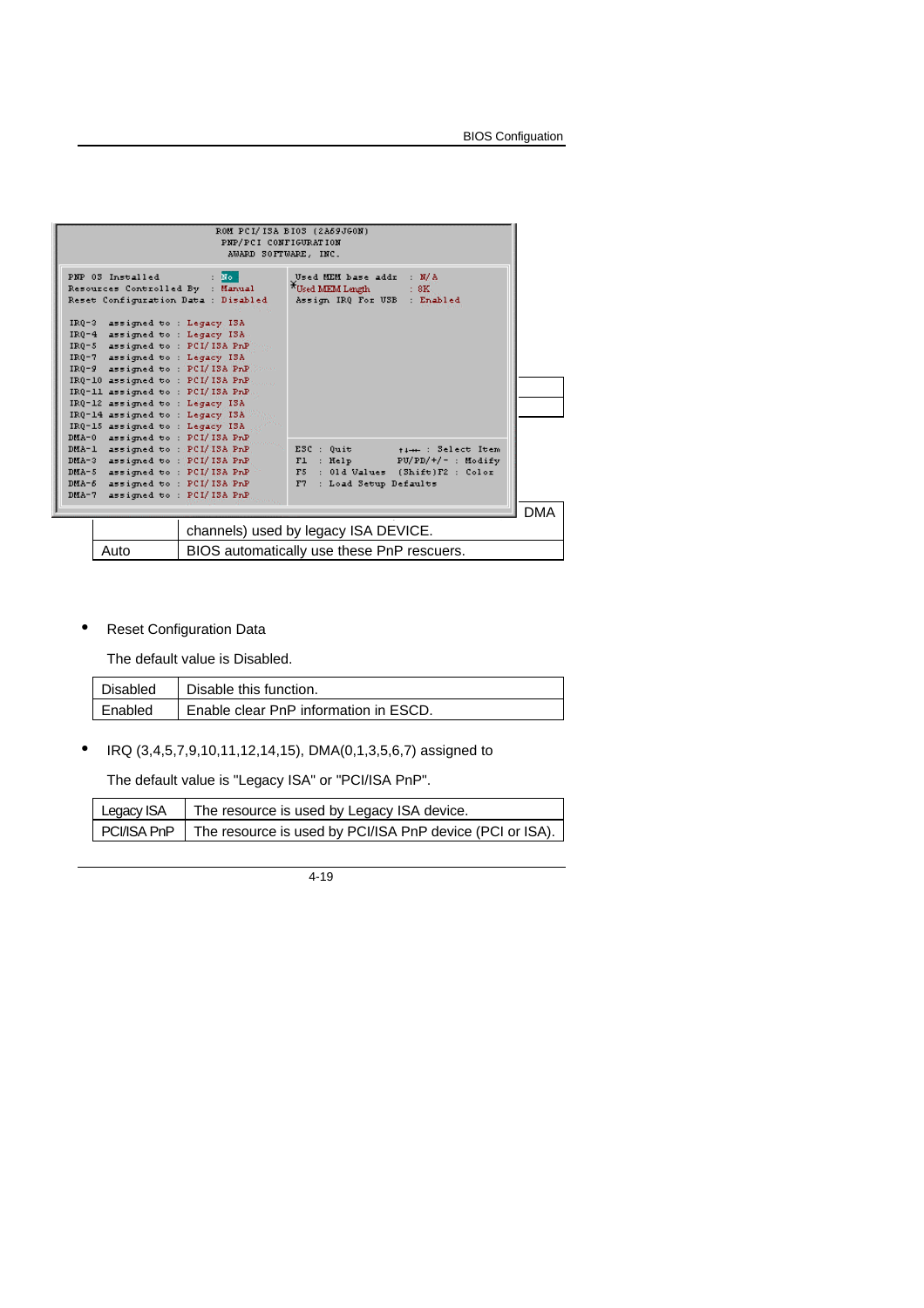6EX

• Used MEM base addr

The default value is N/A.

| N/A              | Disable the MEM. block using.           |
|------------------|-----------------------------------------|
| $C800 \sim DCO0$ | Select the MEM. block starting address. |

• Used MEM Length

The default value is 8K.

|  | $8K \sim 64K$ Select the MEM. block size. |
|--|-------------------------------------------|
|--|-------------------------------------------|

• Assign IRQ For USB

The default value is Enabled.

| Enabled   Assign a specific IRQ for USB |
|-----------------------------------------|
| Disabled   No IRQ is assigned for USB   |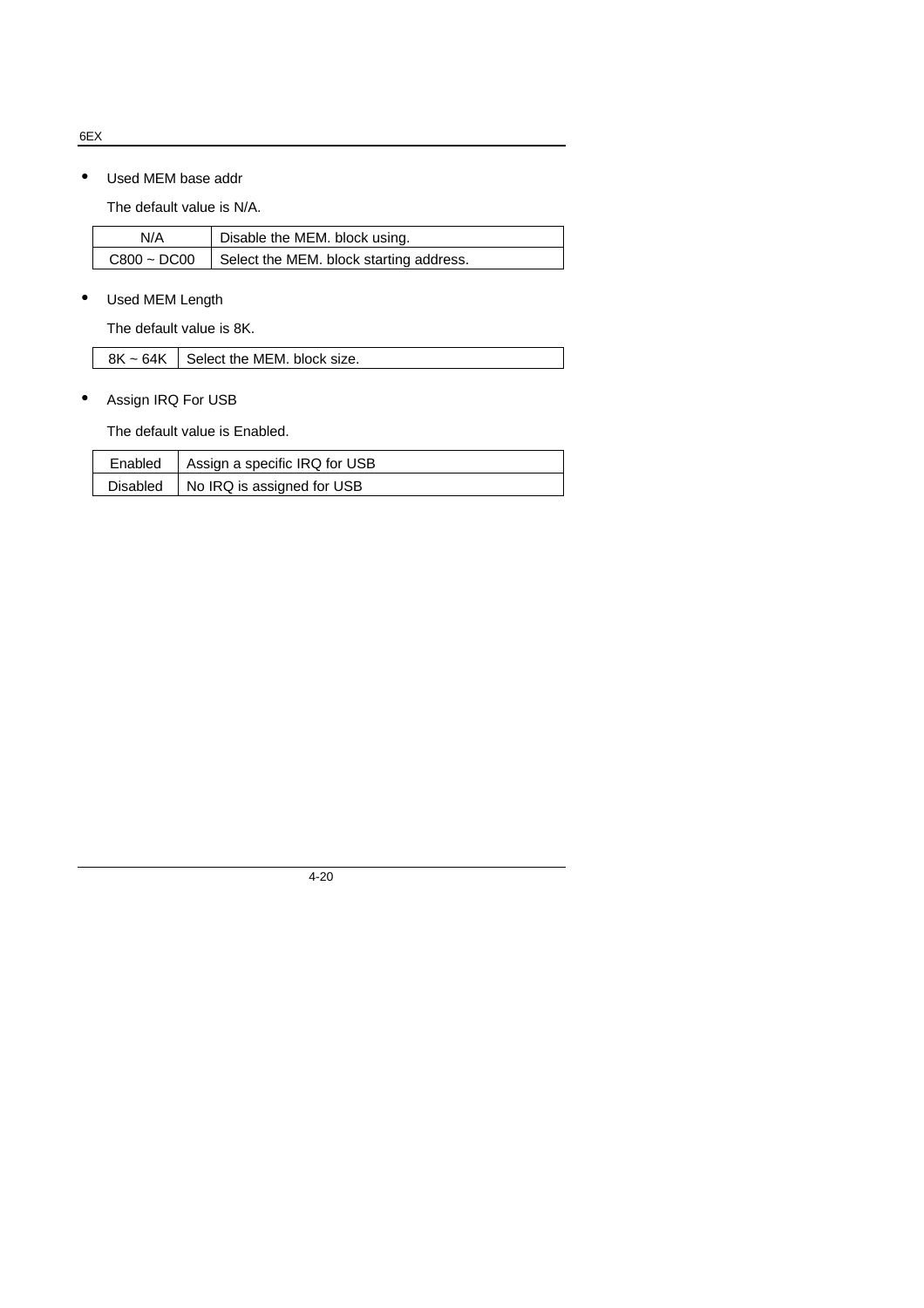BIOS Configuation

|                                                                                                                                                                                                                                                                                                                                                                                                                                                                                                                           | INTEGRATED PERIPHERALS<br>AWARD SOFTWARE, INC. | ROM PCI/ISA BIOS (2A69JGON)                                                                                                        |                                     |       |
|---------------------------------------------------------------------------------------------------------------------------------------------------------------------------------------------------------------------------------------------------------------------------------------------------------------------------------------------------------------------------------------------------------------------------------------------------------------------------------------------------------------------------|------------------------------------------------|------------------------------------------------------------------------------------------------------------------------------------|-------------------------------------|-------|
| IDE HDD Block Mode<br>IDE Primary Master PIO : Auto<br>IDE Primary Slave PIO : Auto<br>IDE Secondary Master PIO : Auto<br>IDE Secondary Slave PIO : Auto<br>IDE Primary Master UDMA : Auto<br>IDE Primary Slave UDMA : Auto<br>IDE Secondary Master UDMA: Auto<br>IDE Secondary Slave UDMA: Auto<br>On-Chip Primary PCI IDE: Enabled<br>On-Chip Secondary PCI IDE: Enabled<br>USB Keyboard Support : Disabled<br>Onboard FDC Controller : Enabled<br>Onboard Serial Port 1 : 3F8/IRQ4<br>Onboard Serial Port 2 : 2F8/IR03 | Enabled                                        | P3/2 Mouse Power On<br>Keyboard Power On<br>$\widetilde{\star}$ KB Power On Multikev                                               | : Disabled<br>: Disabled<br>: Enter | :ted. |
| Onboard Parallel Port : 378/IRQ7<br>Parallel Port Mode                                                                                                                                                                                                                                                                                                                                                                                                                                                                    | and Province                                   | ESC : Quit<br>: SPP And Fl : Help PU/PD/+/- : Modify<br>Minglewoods, F5 : 01d Values (Shift)F2 : Color<br>F7 : Load Setup Defaults | time: Select Item                   |       |
|                                                                                                                                                                                                                                                                                                                                                                                                                                                                                                                           | mode.                                          |                                                                                                                                    |                                     | ina   |
| Mode $0 - 4$                                                                                                                                                                                                                                                                                                                                                                                                                                                                                                              |                                                | Manually set the IDE Accessing mode.                                                                                               |                                     |       |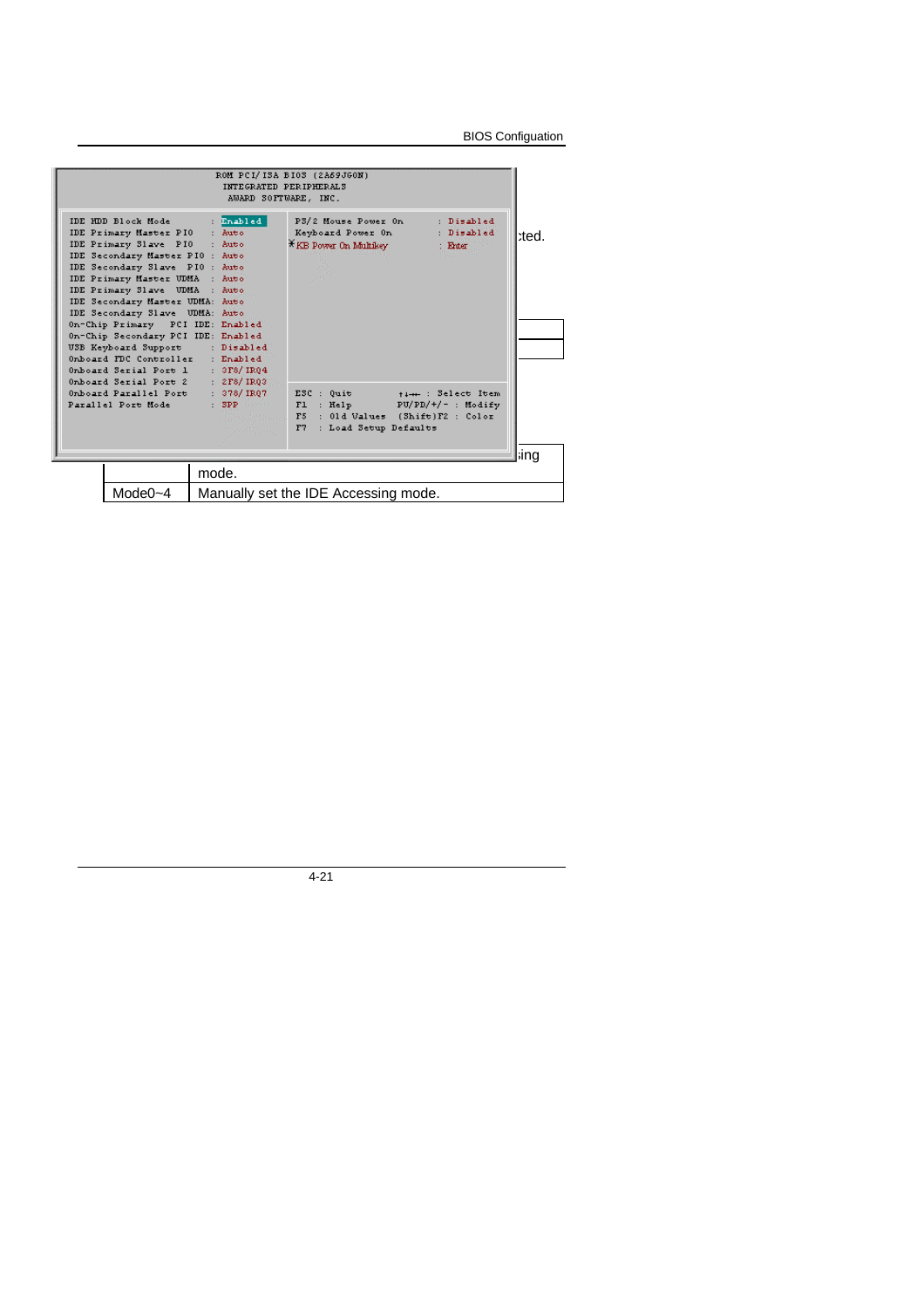• IDE Primary Slave PIO (for onboard IDE 1st channel).

The default value is Auto.

| Auto    | BIOS will automatically detect the IDE HDD Accessing |
|---------|------------------------------------------------------|
|         | mode.                                                |
| Mode0~4 | Manually set the IDE Accessing mode.                 |
|         |                                                      |

• IDE Secondary Master PIO (for onboard IDE 2nd channel).

The default value is Auto.

| Auto         | BIOS will automatically detect the IDE HDD Accessing<br>mode. |
|--------------|---------------------------------------------------------------|
| Mode $0 - 4$ | Manually set the IDE Accessing mode.                          |

• IDE Secondary Slave PIO (for onboard IDE 2nd channel).

The default value is Auto.

| Auto    | BIOS will automatically detect the IDE HDD Accessing<br>mode. |
|---------|---------------------------------------------------------------|
| Mode0~4 | Manually set the IDE Accessing mode.                          |

• IDE Primary Master UDMA.

The default value is Auto.

| Auto     | BIOS will automatically detect the IDE HDD Accessing |
|----------|------------------------------------------------------|
|          | mode.                                                |
| Disabled | Disable UDMA function.                               |

• IDE Primary Slave UDMA.

The default value is Auto.

| Auto            | BIOS will automatically detect the IDE HDD Accessing |
|-----------------|------------------------------------------------------|
|                 | mode.                                                |
| <b>Disabled</b> | Disable UDMA function.                               |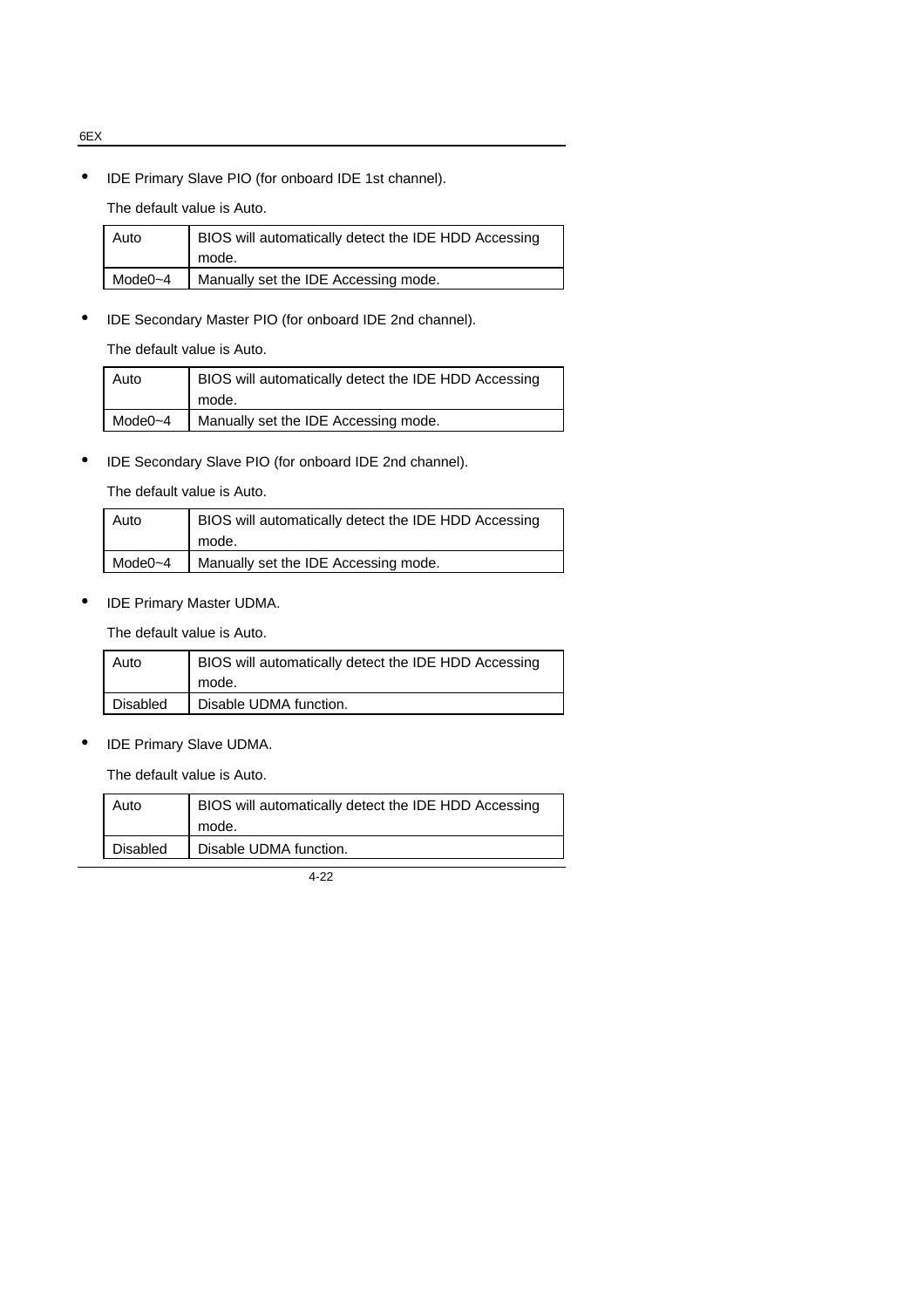## • IDE Secondary Master UDMA.

The default value is Auto.

| Auto            | BIOS will automatically detect the IDE HDD Accessing |
|-----------------|------------------------------------------------------|
|                 | mode.                                                |
| <b>Disabled</b> | Disable UDMA function.                               |

• IDE Secondary Slave UDMA.

The default value is Auto.

| Auto     | BIOS will automatically detect the IDE HDD Accessing |
|----------|------------------------------------------------------|
|          | mode.                                                |
| Disabled | Disable UDMA function.                               |

• On-Chip Primary PCI IDE

The default value is Enabled.

| Enabled   Enable onboard 1st channel IDE port.   |
|--------------------------------------------------|
| Disabled   Disable onboard 1st channel IDE port. |

• On-Chip Secondary PCI IDE

The default value is Enabled.

| Enabled   Enable onboard 2nd channel IDE port.   |
|--------------------------------------------------|
| Disabled   Disable onboard 2nd channel IDE port. |

• USB Keyboard Support

The default value is Disabled.

| Enabled   Enable USB Keyboard Support.   |
|------------------------------------------|
| Disabled   Disable USB Keyboard Support. |

• Onboard FDC Controller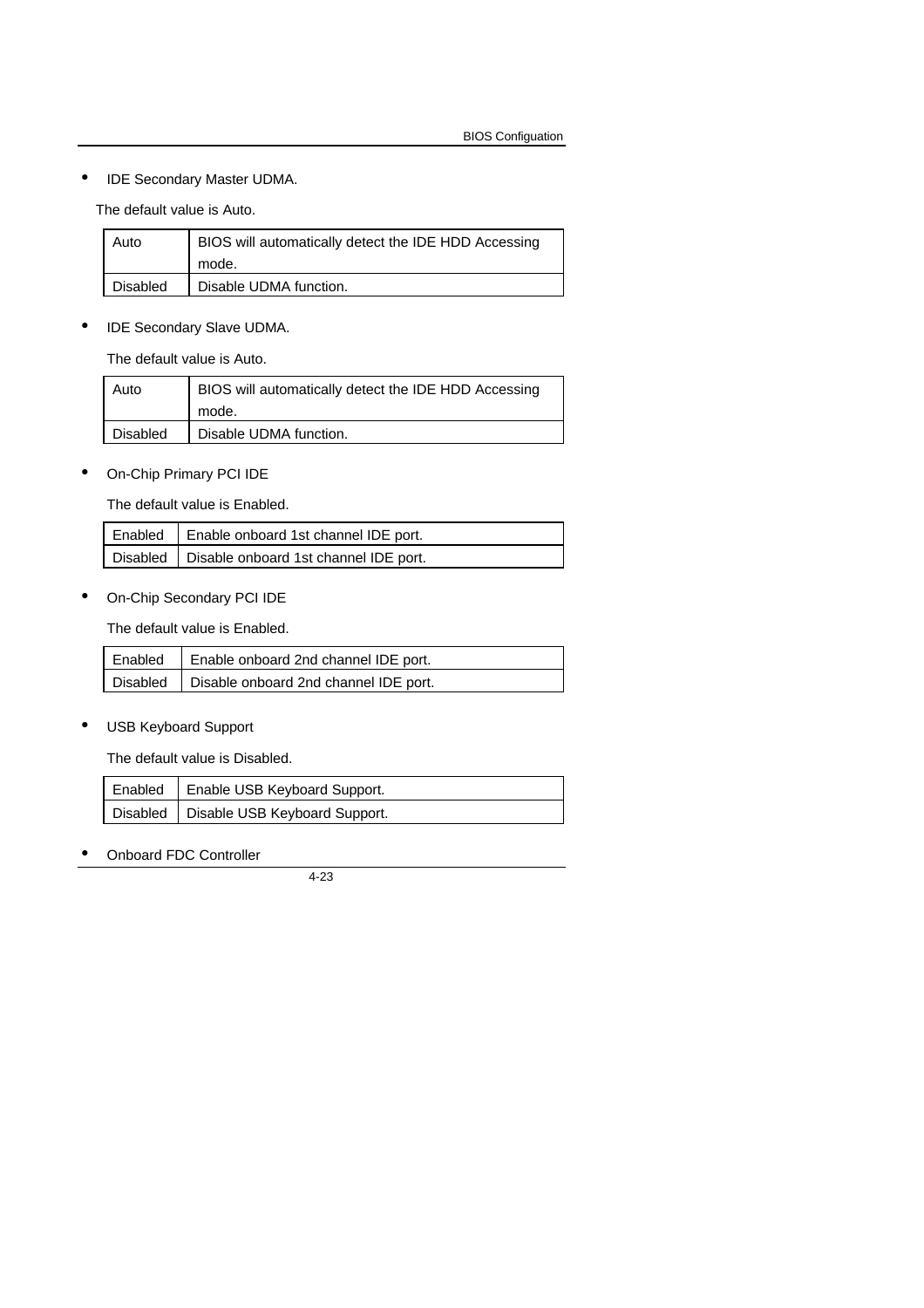The default value is Enabled.

| Enabled   Enable onboard FDD port.   |
|--------------------------------------|
| Disabled   Disable onboard FDD port. |

• Onboard Serial Port 1

The default value is 3F8/IRQ4.

| Auto     | BIOS will automatically setup the port 1 address. |
|----------|---------------------------------------------------|
| 3F8/IRQ4 | Enable onboard Serial port 1 and address is 3F8.  |
| 2F8/IRQ3 | Enable onboard Serial port 1 and address is 2F8.  |
| 3E8/IRQ4 | Enable onboard Serial port 1 and address is 3E8.  |
| 2E8/IRQ3 | Enable onboard Serial port 1 and address is 2E8.  |
| Disabled | Disable onboard Serial port 1.                    |

• Onboard Serial Port 2

The default value is 2F8/IRQ3.

| Auto            | BIOS will automatically setup the port 2 address. |
|-----------------|---------------------------------------------------|
| 3F8/IRQ4        | Enable onboard Serial port 2 and address is 3F8.  |
| 2F8/IRQ3        | Enable onboard Serial port 2 and address is 2F8.  |
| 3E8/IRQ4        | Enable onboard Serial port 2 and address is 3E8.  |
| 2E8/IRQ3        | Enable onboard Serial port 2 and address is 2E8.  |
| <b>Disabled</b> | Disable onboard Serial port 2.                    |

• Onboard Parallel port

The default value is 378/IRQ7.

| 378/IRQ7        | Enable onboard LPT port and address is 378/IRQ7. |
|-----------------|--------------------------------------------------|
| 278/IRQ5        | Enable onboard LPT port and address is 278/IRQ5. |
| <b>Disabled</b> | Disable onboard LPT port.                        |
| 3BC/IRQ7        | Enable onboard LPT port and address is 3BC/IRQ7. |

• Parallel Port Mode

4-24

6EX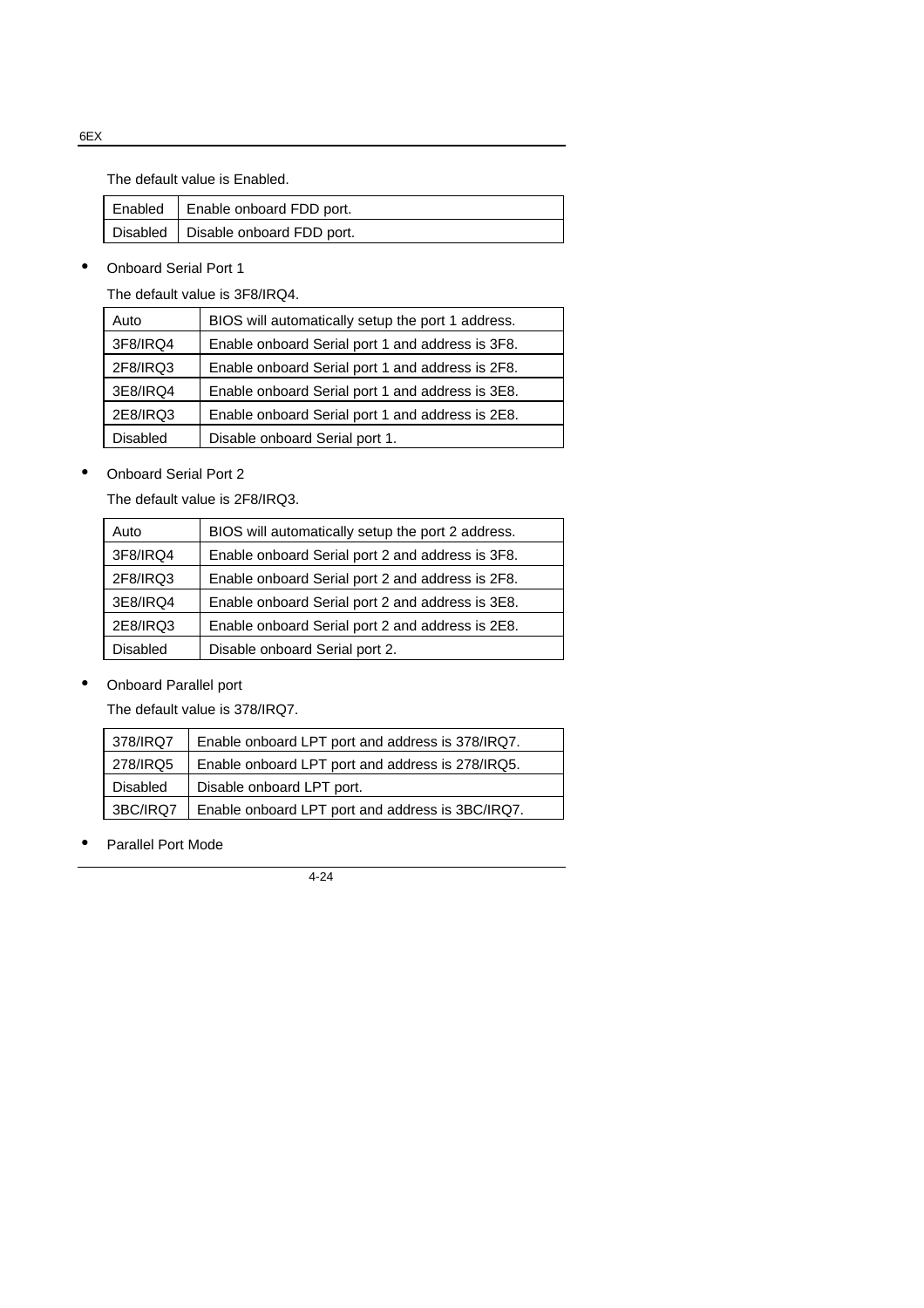The default value is SPP.

| <b>SPP</b>     | Using Parallel port as Standard Printer Port.      |
|----------------|----------------------------------------------------|
| <b>EPP</b>     | Using Parallel port as Enhanced Parallel Port.     |
| <b>ECP</b>     | Using Parallel port as Extended Capabilities Port. |
| <b>ECP/EPP</b> | Using Parallel port as ECP & EPP mode.             |

• PS/2 Mouse Power on

The default value is Disabled.

| Disabled        | Disable PS/2 Mouse Power on .                            |
|-----------------|----------------------------------------------------------|
| <b>DbIClick</b> | Click twice on PS/2 mouse any button to Power on system. |

• Keyboard Power on

The default value is Disabled.

| Disabled | Disable Keyboard Power on.                     |
|----------|------------------------------------------------|
| Multikey | Enter multikey combination to Power on system. |

 $\bullet^*$  you can choose to power on your system by entering **password and then pressing the ENTER key from your keyboard.**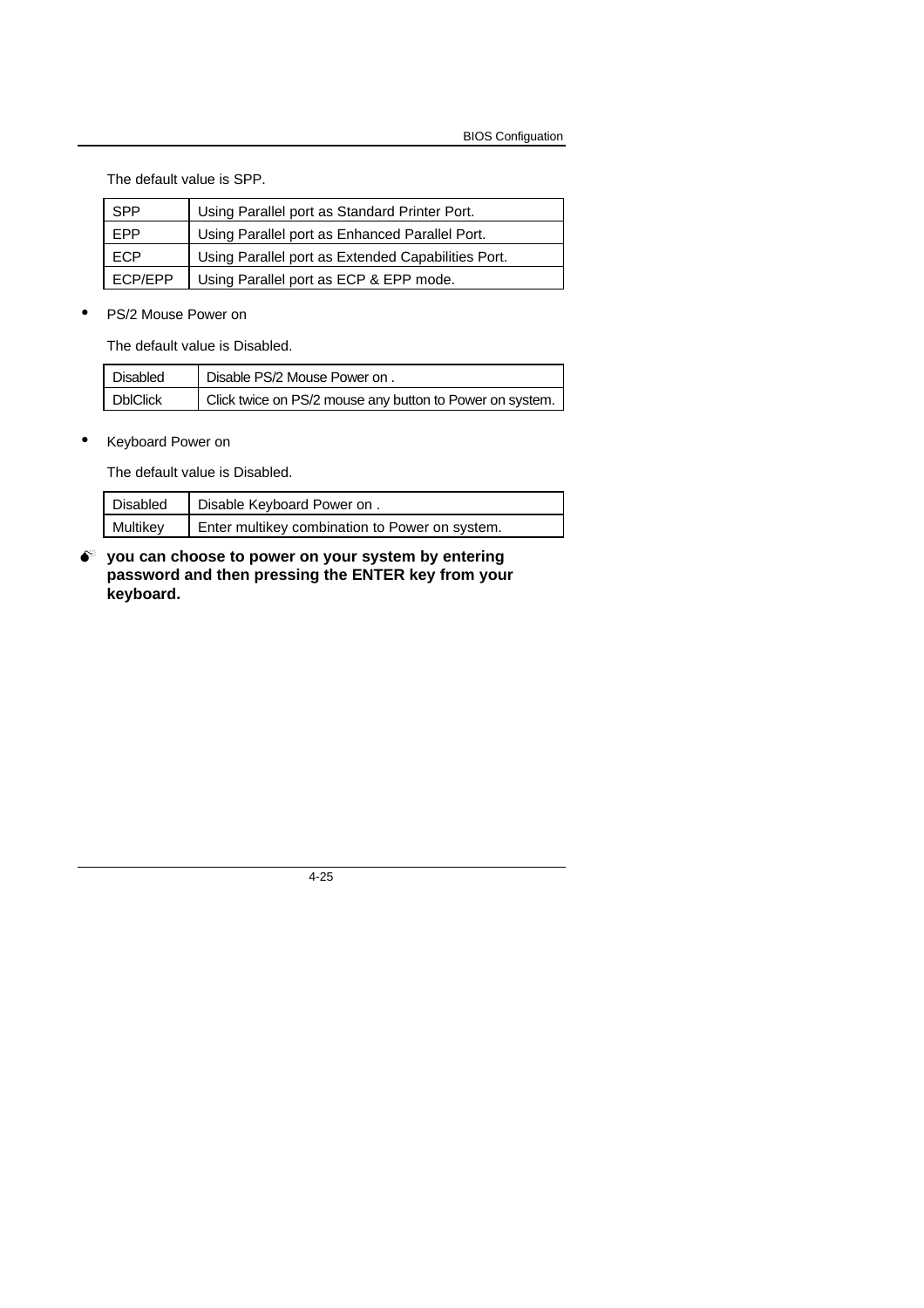**4.11. LOAD SETUP DEFAULTS**  $F_{\text{max}}$   $F_{\text{max}}$ \* STANDARD CMOS SETUP<br>BIOS FEATURES SETUP IDE HDD AUTO DETECTION CHIPSET FEATURES SETUP  $SANG \in EXIT$  SETUP defaults of  $\blacksquare$  If  $\blacksquare$  If  $\blacksquare$   $\blacksquare$ POWER MANAGEMENT SETUP  $EXIT$  WITHOUT SAVING PNP/PCI CONFIGURA Load SETUP Defaults (Y/N)?  $\overline{\mathbf{N}}$ INTEGRATED PERIPH LOAD SETUP DEFAULTS  $t + + +$  : Select Item<br>(Shift)F2 : Change Color Esc : Quit<br>  $F10$  : Save & Exit Setup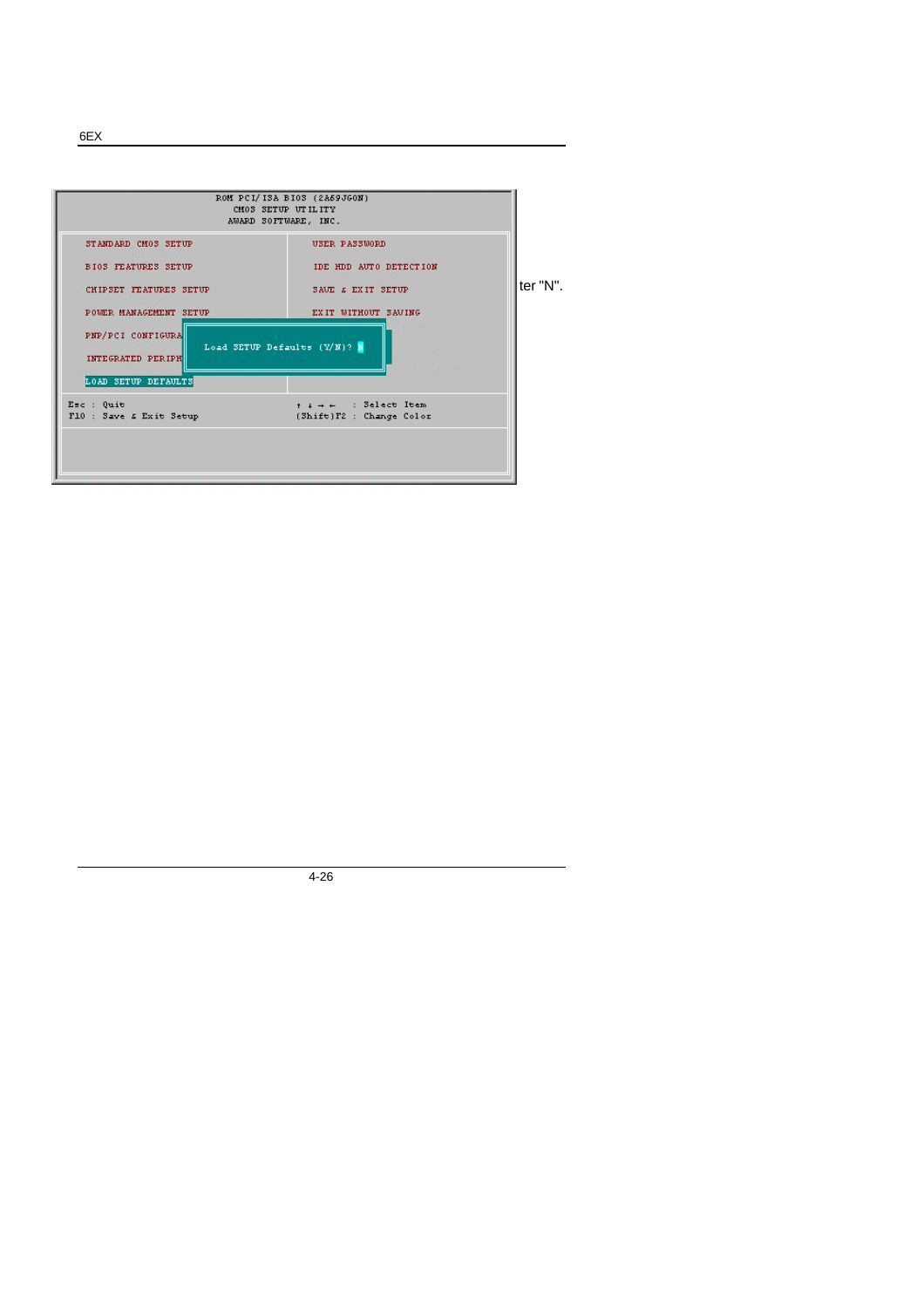|  | <b>BIOS Configuation</b> |
|--|--------------------------|
|--|--------------------------|

# **4.12. USER PASSWORD**

When you select this function, the following message will appear at the center

|                                                                                                       | ROM PCI/ISA BIOS (2A69JGON)<br>CM03 SETUP UTILITY<br>AWARD SOFTWARE, INC.                                                   |                                          |
|-------------------------------------------------------------------------------------------------------|-----------------------------------------------------------------------------------------------------------------------------|------------------------------------------|
| STANDARD CMOS SETUP<br><b>BIOS FEATURES SETUP</b><br>CHIPSET FEATURES SETUP<br>POWER MANAGEMENT SETUP | USER PASSWORD<br>IDE HDD AUTO DETECTION<br>a a shekara<br>SAVE $\boldsymbol{\varepsilon}$ EXIT SETUP<br>EXIT WITHOUT SAVING | ssword<br>emory.<br>d press<br>lenter a  |
| PNP/PCI CONFIGURA<br><b>Enter Password:</b><br>INTEGRATED PERIPH<br>LOAD SETUP DEFAUL!                | <b>January</b>                                                                                                              | c enter<br>lirm the<br>vill boot         |
| Esc : Quit<br>F10 : Save & Exit Setup                                                                 | $t + + +$ : Select Item<br>(Shift)F2 : Change Color                                                                         | lvou will<br>ny time<br>า BIOS<br>Setup. |

|                |                  |             |      |    | IDE HDD AUTO DECETION<br>AWARD SOFTWARE, INC. |      |    |                                |      |                   |
|----------------|------------------|-------------|------|----|-----------------------------------------------|------|----|--------------------------------|------|-------------------|
| HARD DISKS     |                  | TYPE        | SIZE |    |                                               |      |    | CYLS HEAD PRECOMP LANDZ SECTOR | MODE |                   |
|                |                  |             |      |    |                                               |      |    |                                |      |                   |
| Primary Master | 24               |             |      |    | Select Primary Master Option (N=Skip) : N     |      |    |                                |      | lisk cylinder     |
|                | <b>OPTION</b>    | <b>SIZE</b> |      |    | CYLS HEAD PRECOMP LANDZ SECTOR                |      |    | MODE                           |      |                   |
|                | 1 <sub>(V)</sub> | 521         | 530  | 32 | $\theta$                                      | 1059 | 63 | LBA                            |      |                   |
|                | 2                | 521         | 1060 | 16 | 65535                                         | 1059 | 63 | <b>NORMAL</b>                  |      | <b>R</b> mode for |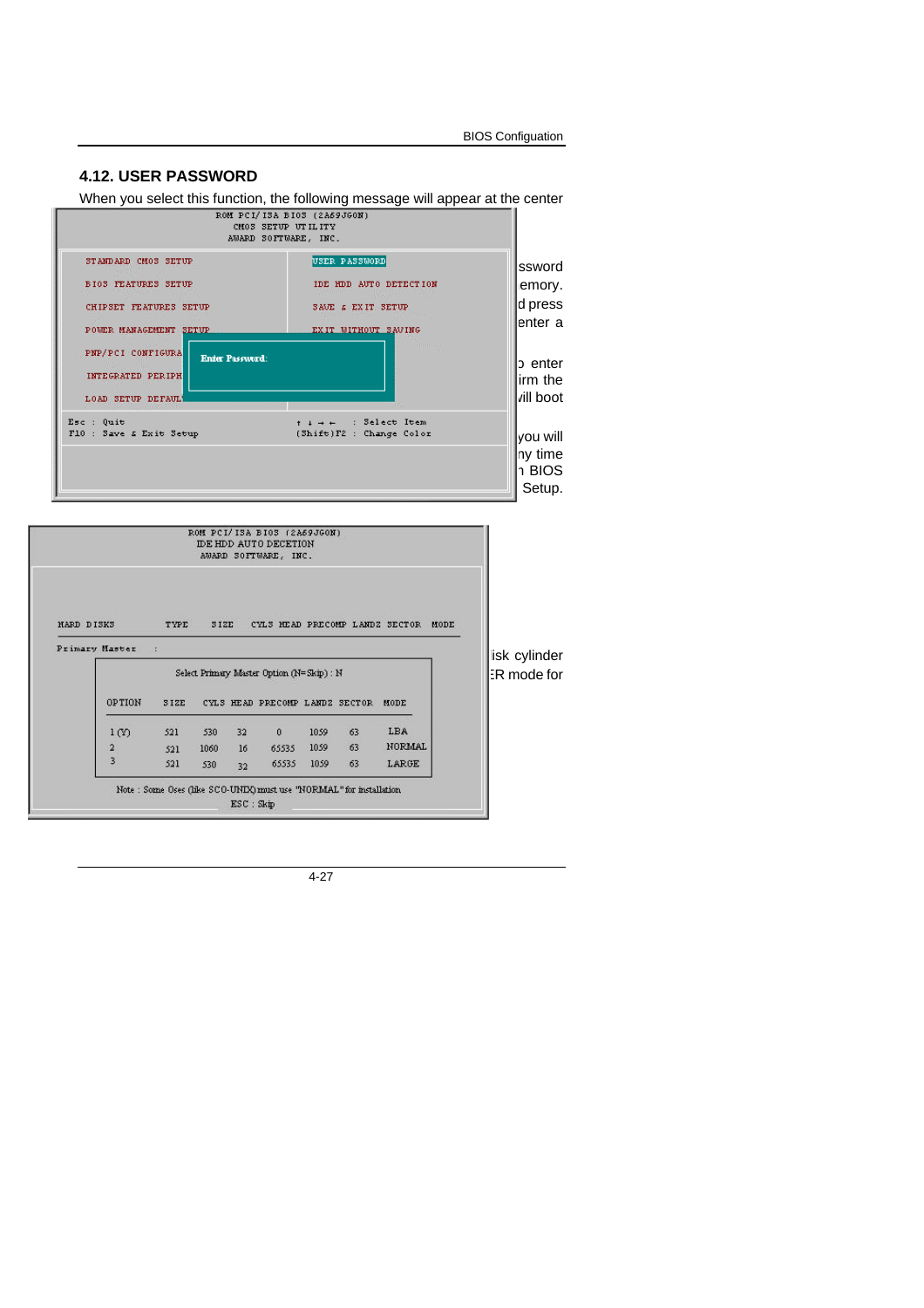6EX

|                                                                                                                                                                        | ROM PCI/ISA BIOS (2A69JGON)<br>CM03 SETUP UTILITY<br>AWARD SOFTWARE, INC.                                               |             |
|------------------------------------------------------------------------------------------------------------------------------------------------------------------------|-------------------------------------------------------------------------------------------------------------------------|-------------|
| STANDARD CM0S SETUP<br><b>BIOS FEATURES SETUP</b><br>CHIPSET FEATURES SETUP<br>POUER MANAGEMENT SETUP<br>PNP/PCI CONFIGURA<br>INTEGRATED PERIPH<br>LOAD SETUP DEFAULTS | USER PASSWORD<br>IDE HDD AUTO DETECTION<br>SAVE & EXIT SETUP<br>EXIT WITHOUT SAVING<br>SAVE to CM03 and EXIT $(Y/N)?$ N | <b>CMOS</b> |
| Esc : Quit<br>F10 : Save & Exit Setup                                                                                                                                  | $+ + + +$ : Select Item<br>(Shift)F2 : Change Color                                                                     |             |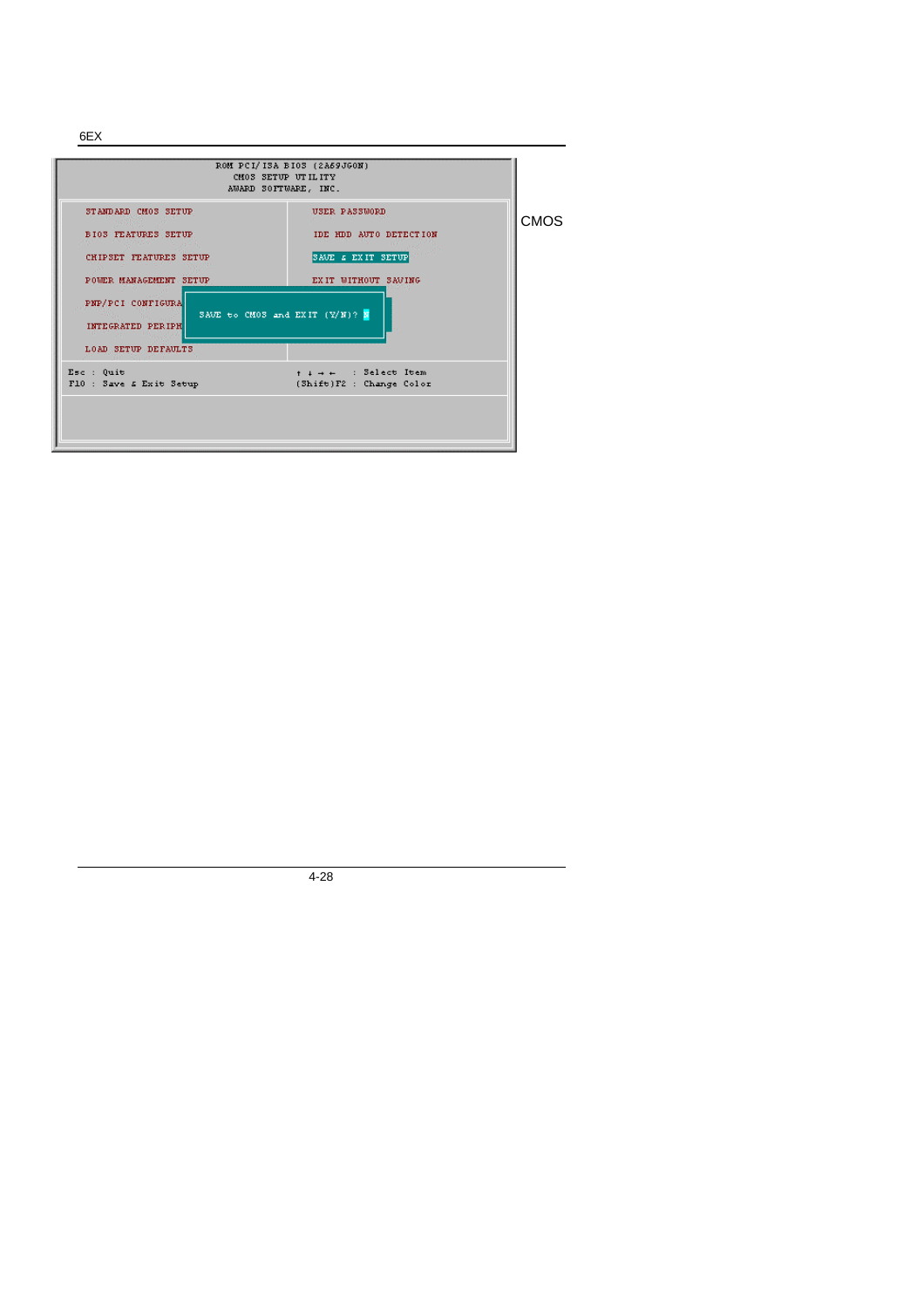BIOS Configuation

| STANDARD CMOS SETUP                                                                     | USER PASSWORD                                          |
|-----------------------------------------------------------------------------------------|--------------------------------------------------------|
| <b>BIOS FEATURES SETUP</b>                                                              | IDE HDD AUTO DETECTION                                 |
| 1986 - The Barth<br>CHIPSET FEATURES SETUP                                              | <b><i>Secretary Corp.</i></b><br>SAVE & EXIT SETUP     |
| POWER MANAGEMENT SETUP                                                                  | and Change of January Printers,<br>EXIT WITHOUT SAVING |
|                                                                                         |                                                        |
| PNP/PCI-CONFIGURA<br>INTEGRATED PERIPH<br><b>Contract Street</b><br>LOAD SETUP DEFAULTS | Quit Without Saving (Y/N)? N                           |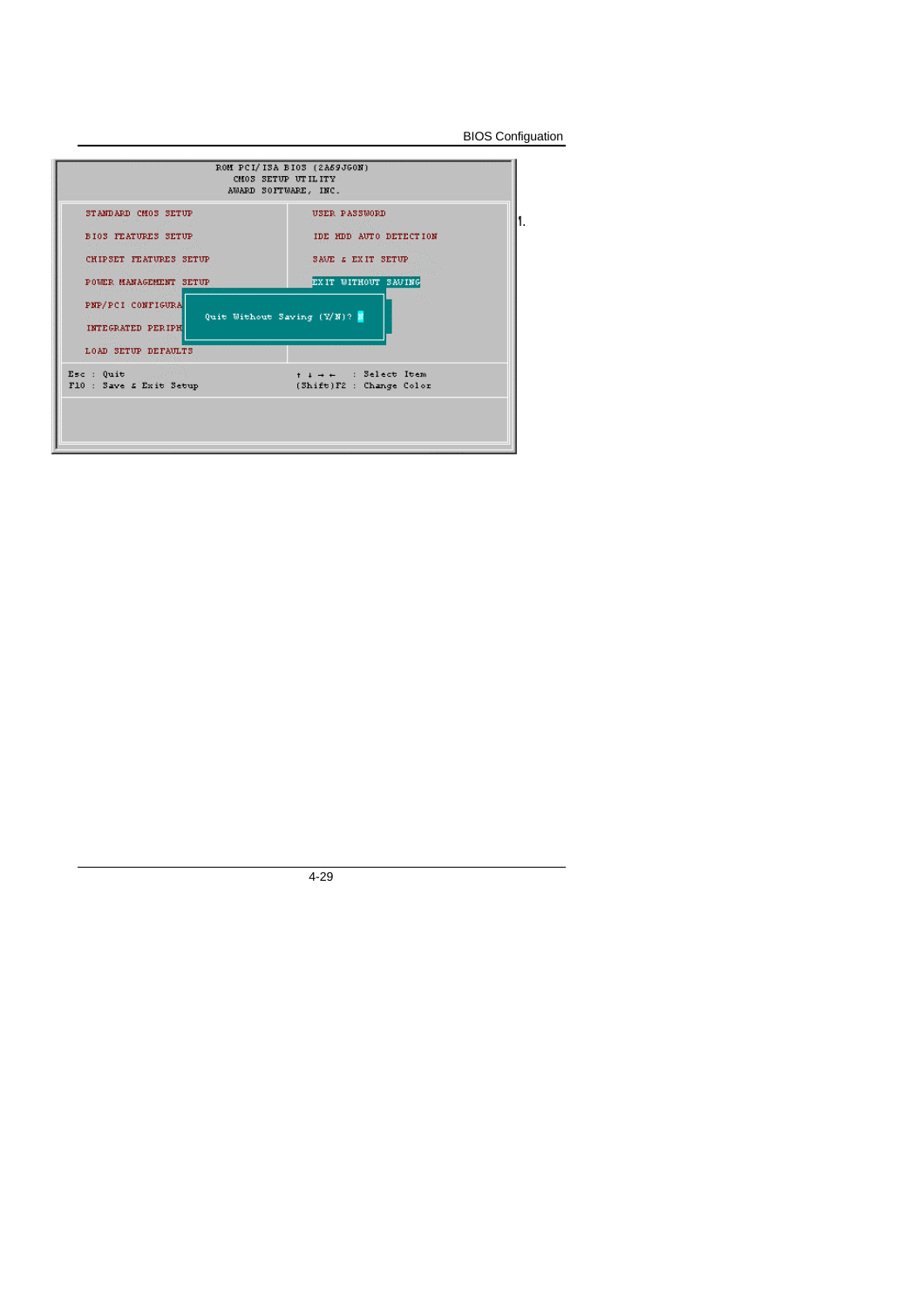#### **FCC Compliance Statement:**

This equipment has been tested and found to comply with limits for a Class B digital device , pursuant to Part 15 of the FCC rules. These limits are designed to provide reasonable protection against harmful interference in residential installations. This equipment generates, uses, and can radiate radio frequency energy, and if not installed and used in accordance with the instructions, may cause harmful interference to radio communications. However, there is no guarantee that interference will not occur in a particular installation. If this equipment does cause interference to radio or

television equipment reception, which can be determined by turning the equipment off and on, the user is encouraged to try to correct the interference by one or more of the following measures:

-Reorient or relocate the receiving antenna

-Move the equipment away from the receiver

-Plug the equipment into an outlet on a circuit different from that to which the receiver is connected

-Consult the dealer or an experienced radio/television technician for additional suggestions

You are cautioned that any change or modifications to the equipment not expressly approve by the party responsible for compliance could void Your authority to operate such equipment.

This device complies with Part 15 of the FCC Rules. Operation is subjected to the following two conditions 1) this device may not cause harmful interference and 2) this device must accept any interference received, including interference that may cause undesired operation.